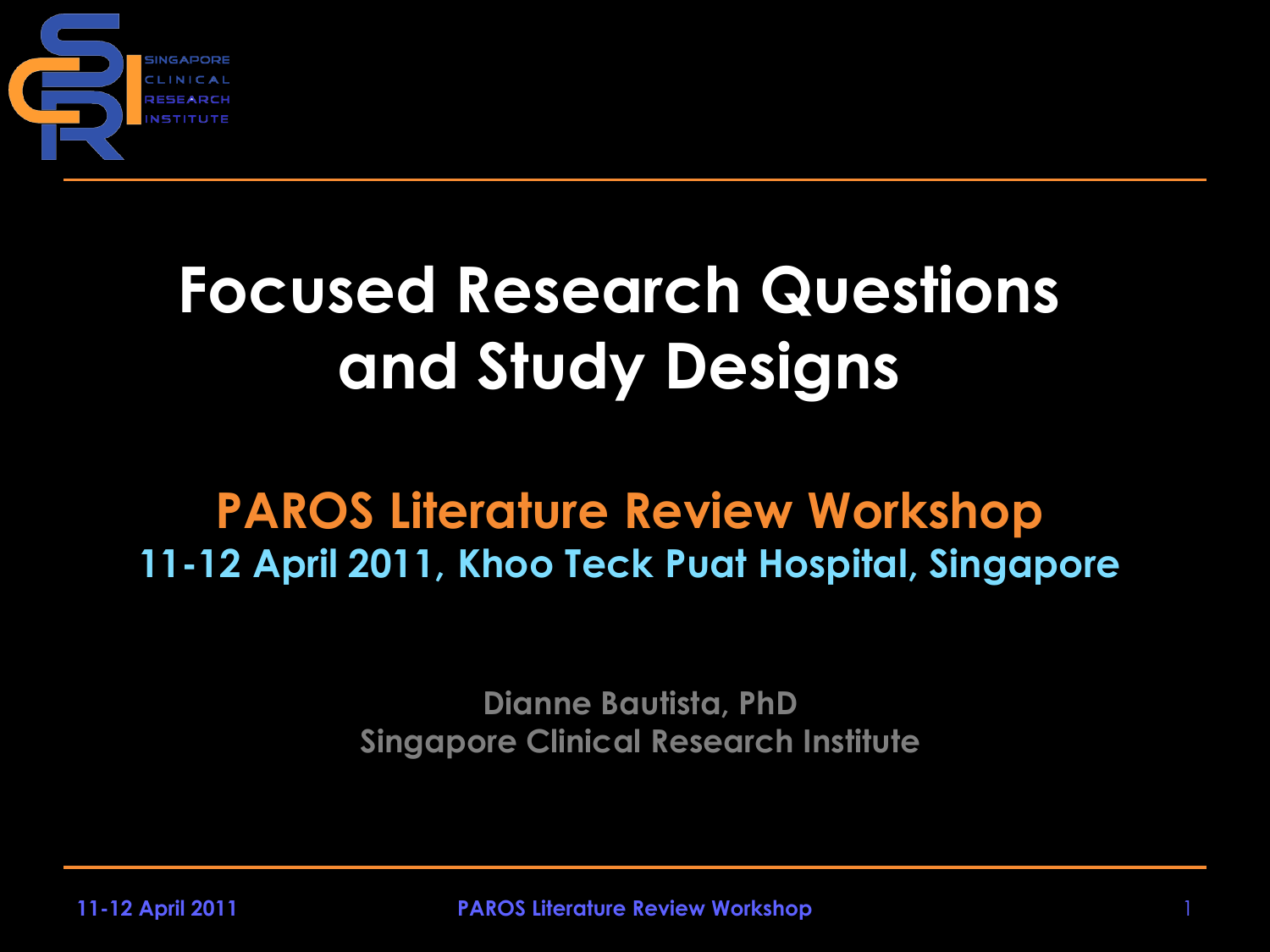

## **Outline**

#### **☆Part 1**

- **Types of research questions**
- The PICO / PEO structure

#### $\div$  **Part 2**

- **Overview of Research Designs**
- **Experimental design: RCT**
- **Types of Observational designs** cohort, case-control, cross-sectional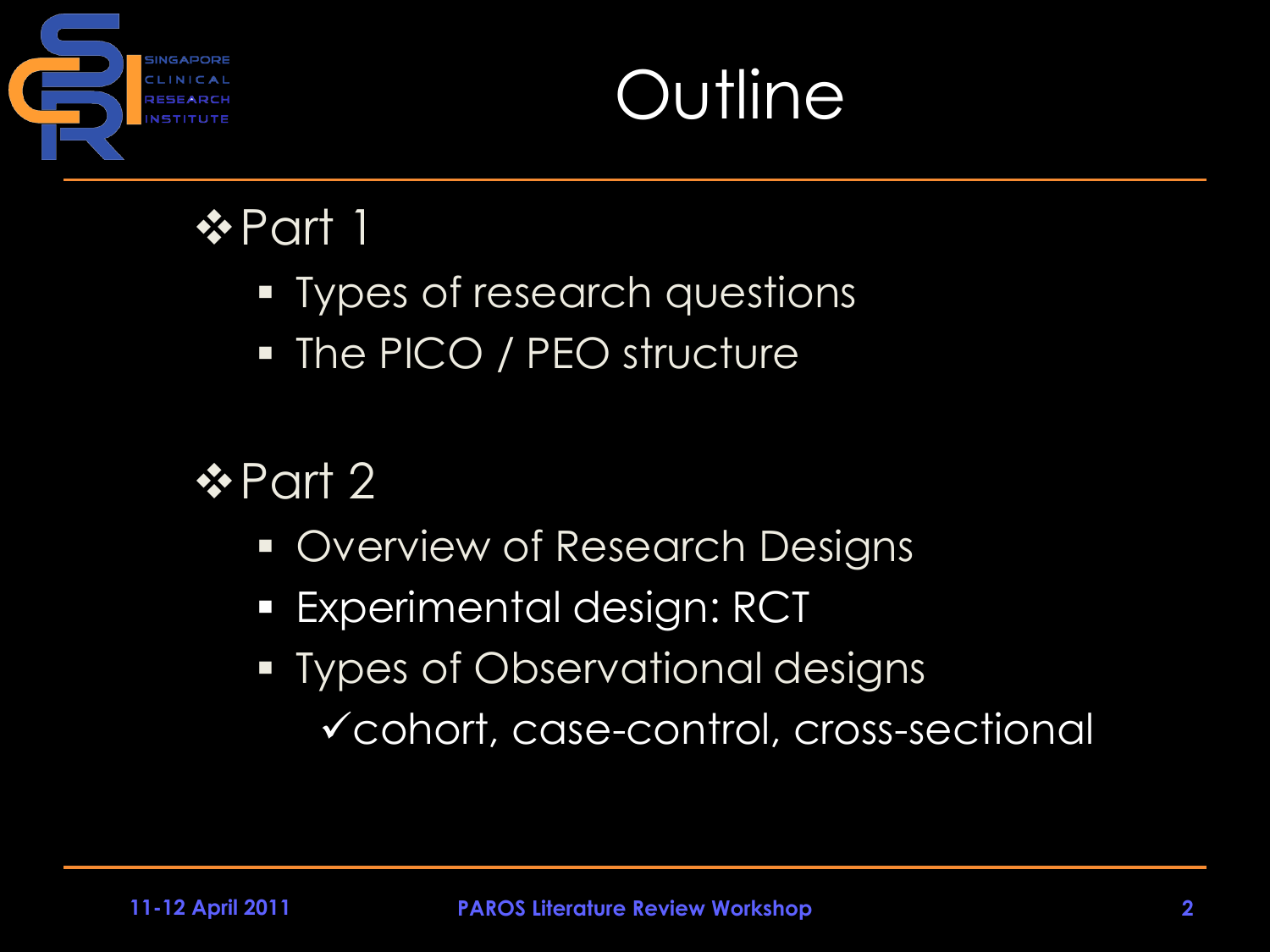## The Structure of Research

#### **The "hourglass"**

**Start broad. Narrow down, focus in. Operationalize. OBSERVE Analyze data. Draw conclusions. Generalize to target population.**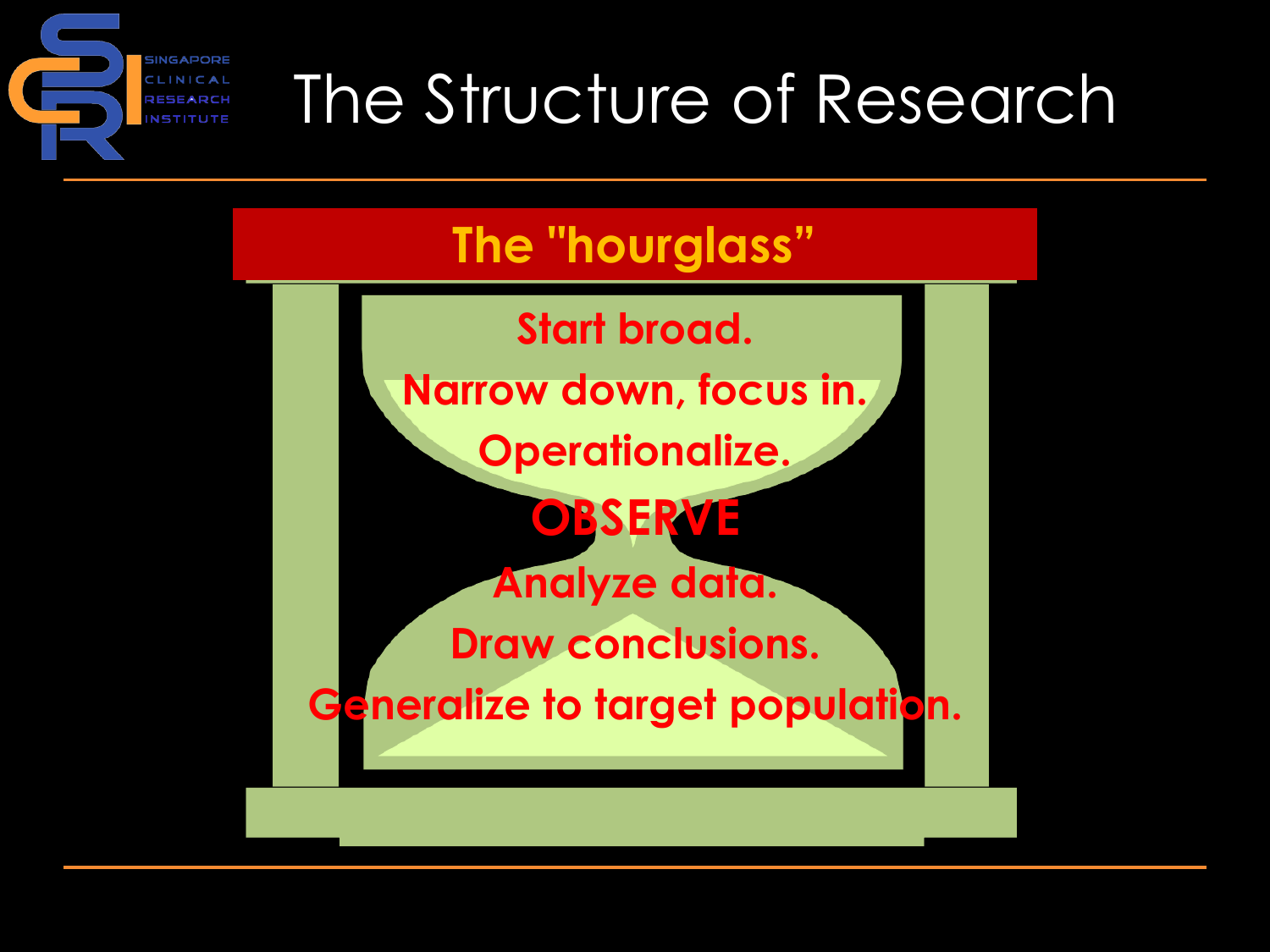

#### PART 1

# **Elements of a focused research question**

**"***In good science, questions come first. Science is just a tool for answering those questions."*

*--John Bargh*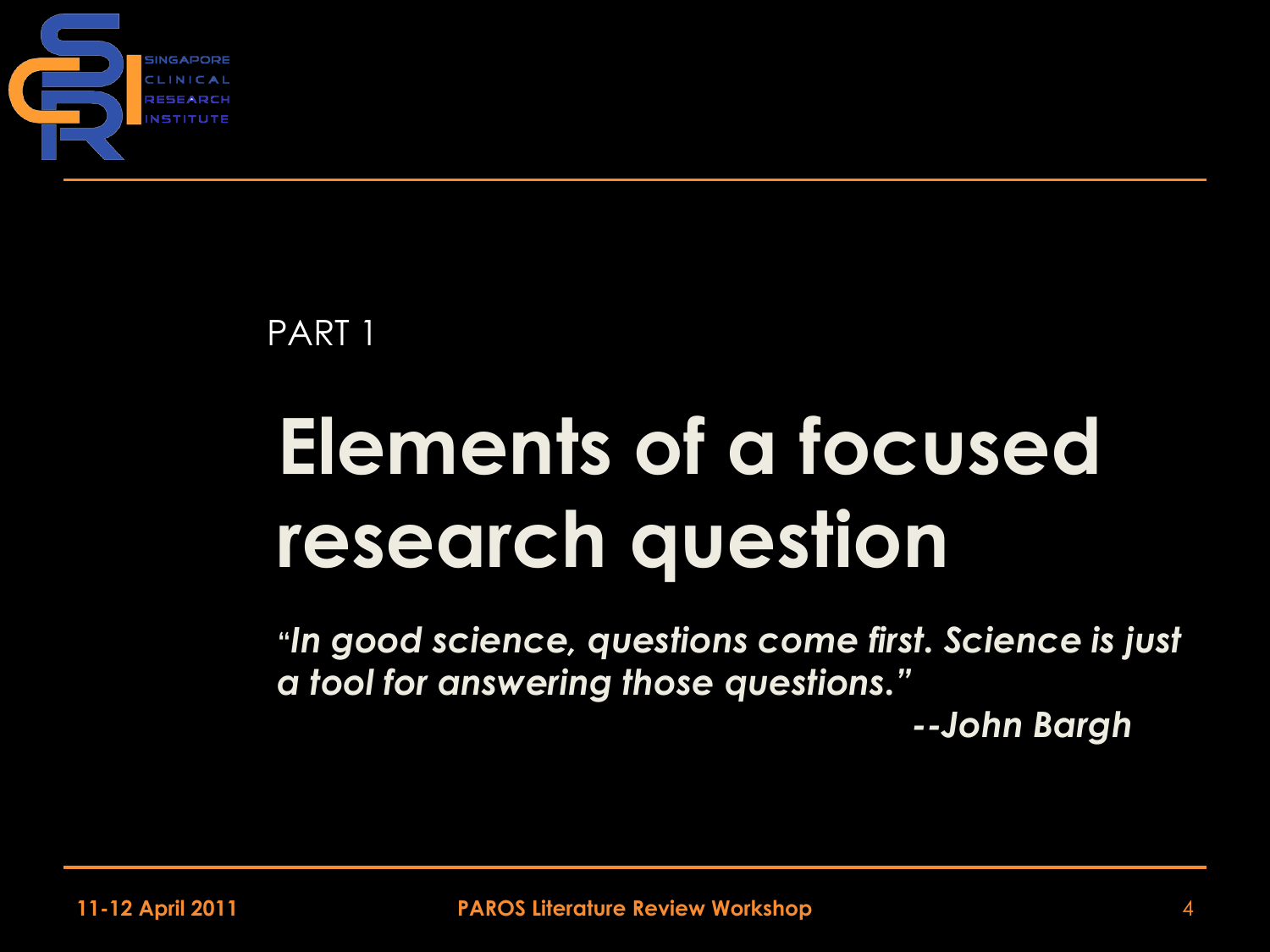

Three examples

- **In hospital EDs how is overcrowding** defined? **Descriptive**
- **In a patient with a chronic disease** seen in the ED, what is the relationship between **literacy** and **medication adherence**? between medication adherence and return ED visits? **Analytic**
- What are the **effects** of **biphasic defibrillation waveforms** compared to **monophasic** for resuscitating **patients experiencing OHCA? Analytic**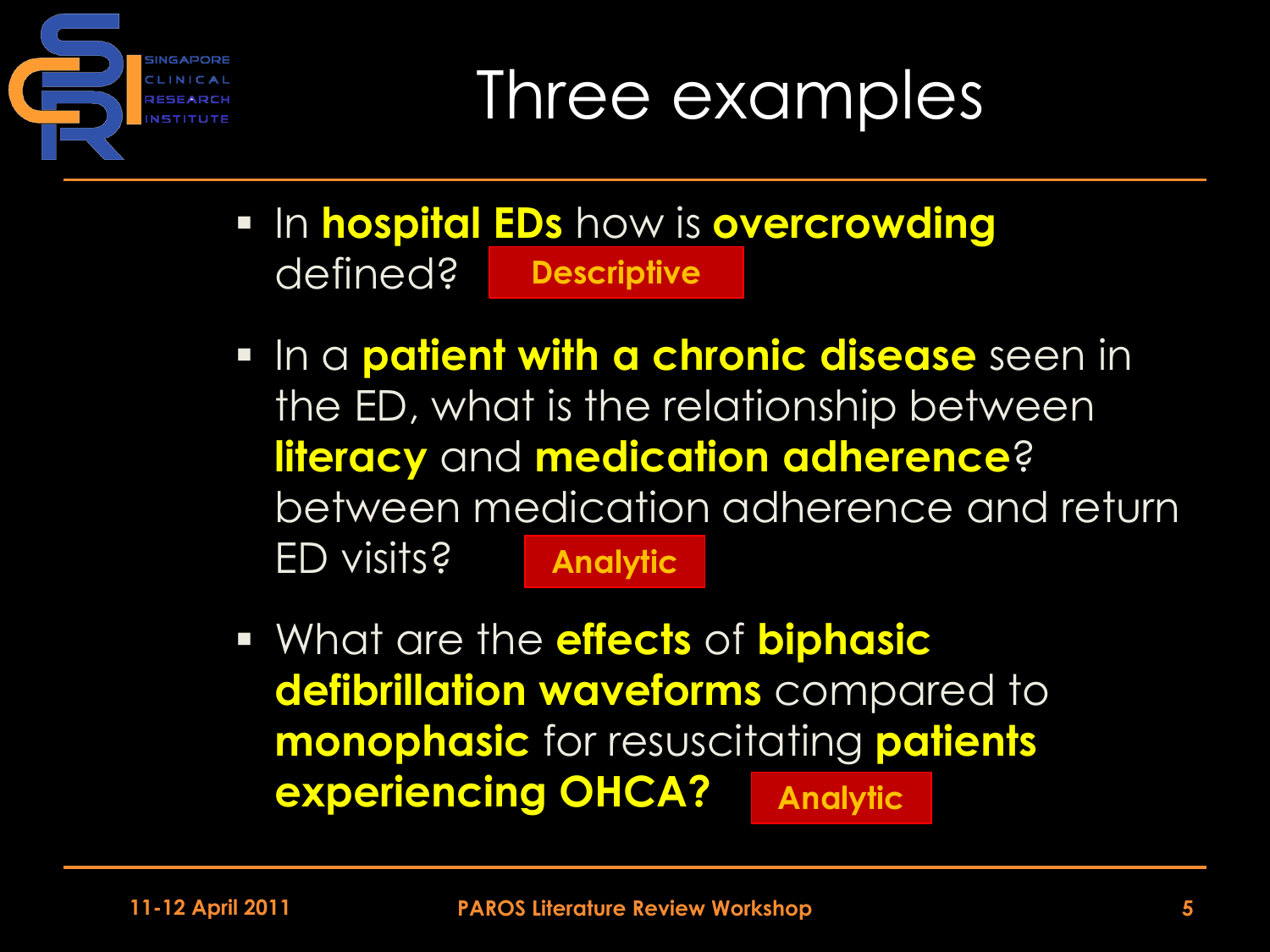

## The PICO/PEO structure

#### $\bigstar$  **All studies have**

- a defined **population** from which subjects are studied
- **Producemes** that are measured
- ◆ For analytic or experimental studies
	- **Interventions** or
	- **Exposures** that are applied to different groups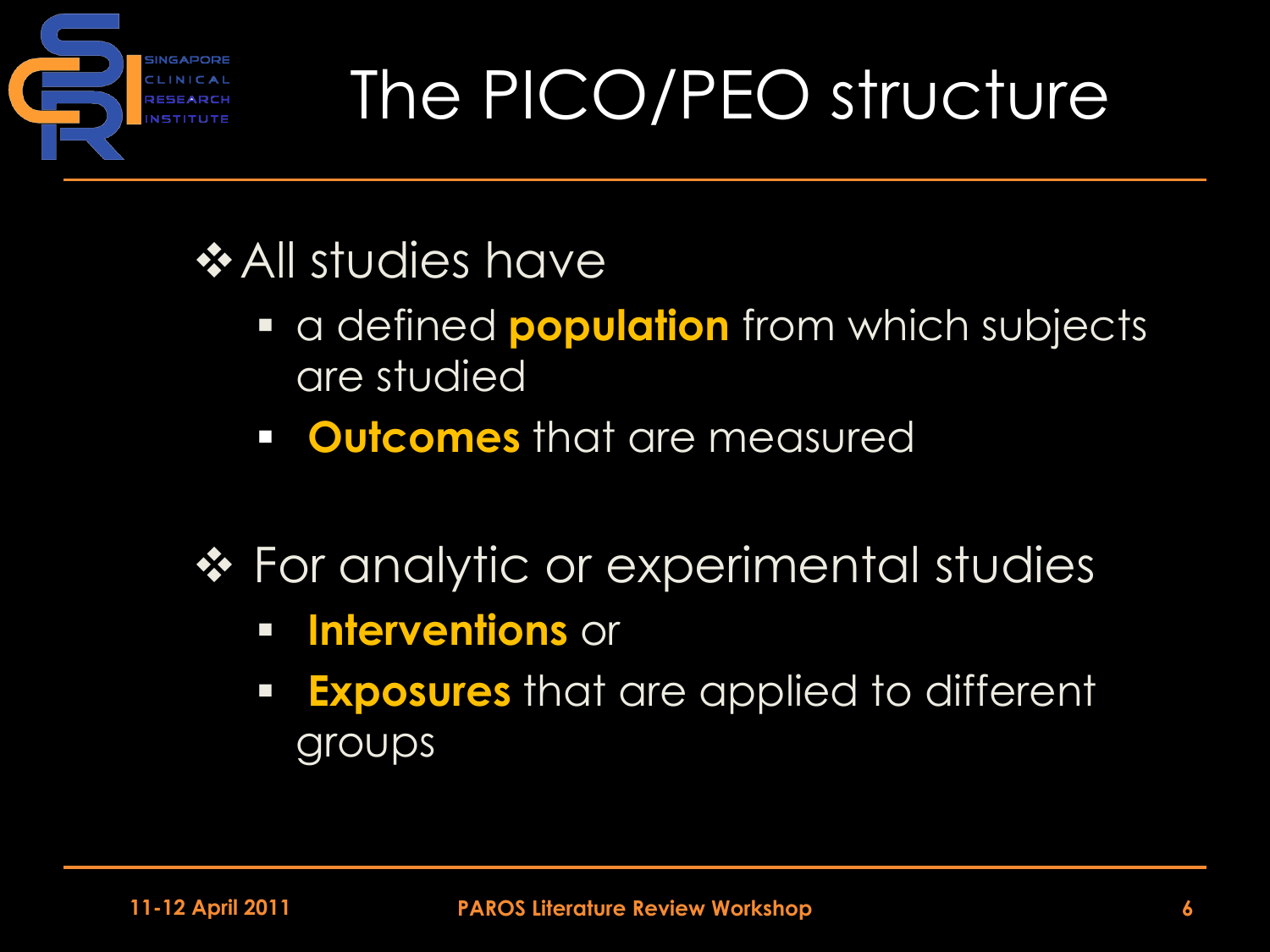**SINGAPORE** CLINICAL RESEARCH **NSTITUTE** 

## Focusing the question

|                 | <b>Patient or Problem</b>                                                                       | <b>Intervention</b><br>/Exposure                        | <b>Comparison</b><br>(if necessary) | <b>Outcomes</b>                                                                                |
|-----------------|-------------------------------------------------------------------------------------------------|---------------------------------------------------------|-------------------------------------|------------------------------------------------------------------------------------------------|
| Ex <sub>1</sub> | Hospital ED settings                                                                            |                                                         |                                     | Measures of<br>overcrowding                                                                    |
| Ex <sub>2</sub> | patients with asthma                                                                            | secondary<br>school<br>completers                       | Non-<br>completers                  | Improper use of<br><b>MDI</b> (correctly<br>performing $<$ 3<br>of6 steps in<br>inhaler usage) |
| Ex <sub>3</sub> | Adults experiencing<br>OHCA of presumed<br>cardiac origin with<br>VF/VT as presenting<br>rhythm | <b>Biphasic</b><br>waveform<br>defibrillatio<br>n pulse | Monophasic                          | <b>Primary: Overall</b><br>rate of ROSC<br>Secondary:<br>survival to<br>hospital<br>discharge  |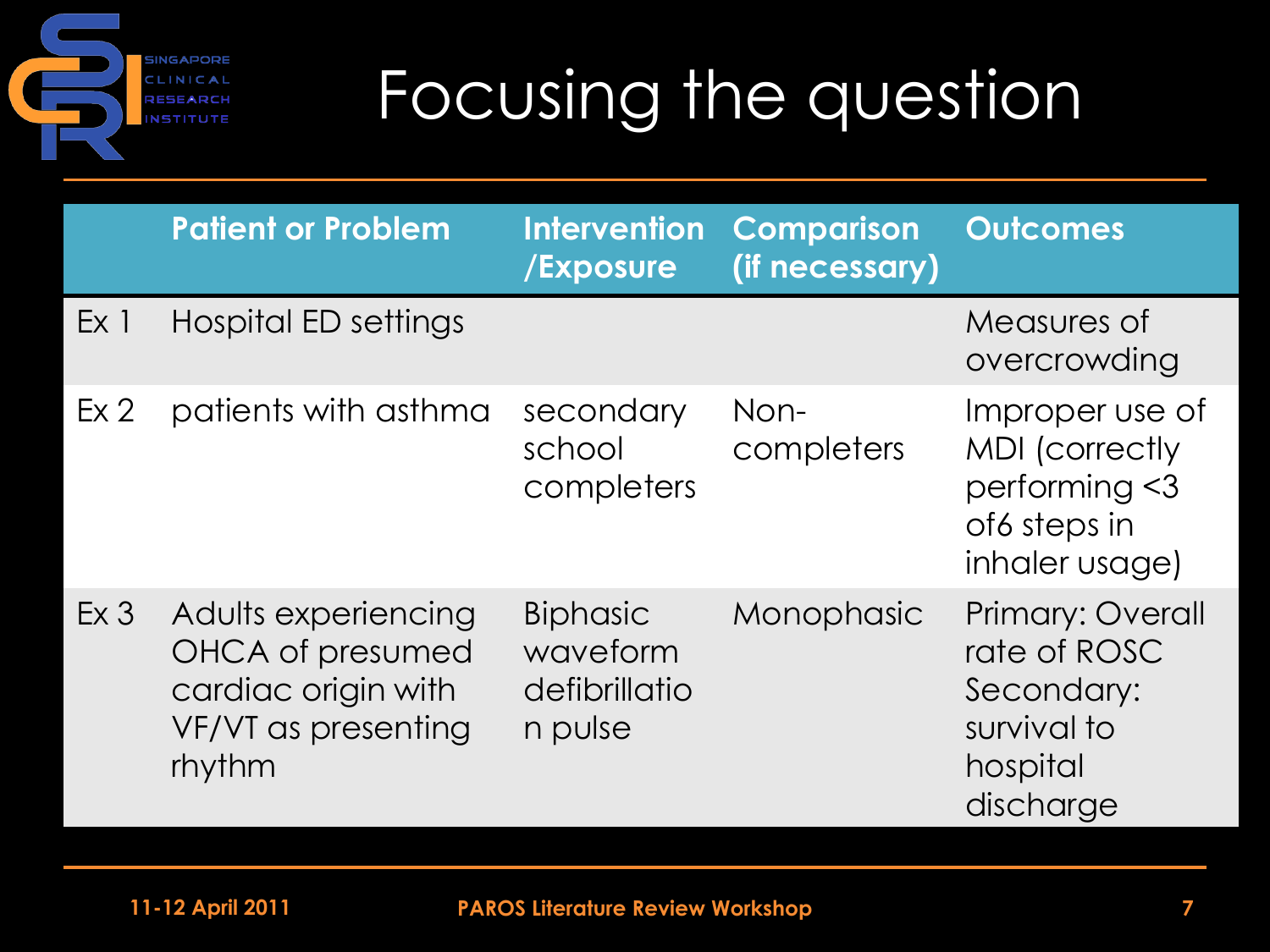

# Stating the hypothesis

❖ Biphasic waveform defibrillation pulse increases the overall rate of ROSC by **20%** compared to monophasic in adults experiencing OHCA of presumed cardiac origin.

◆ What is the LWBS rate in the SGH A&E in the last quarter?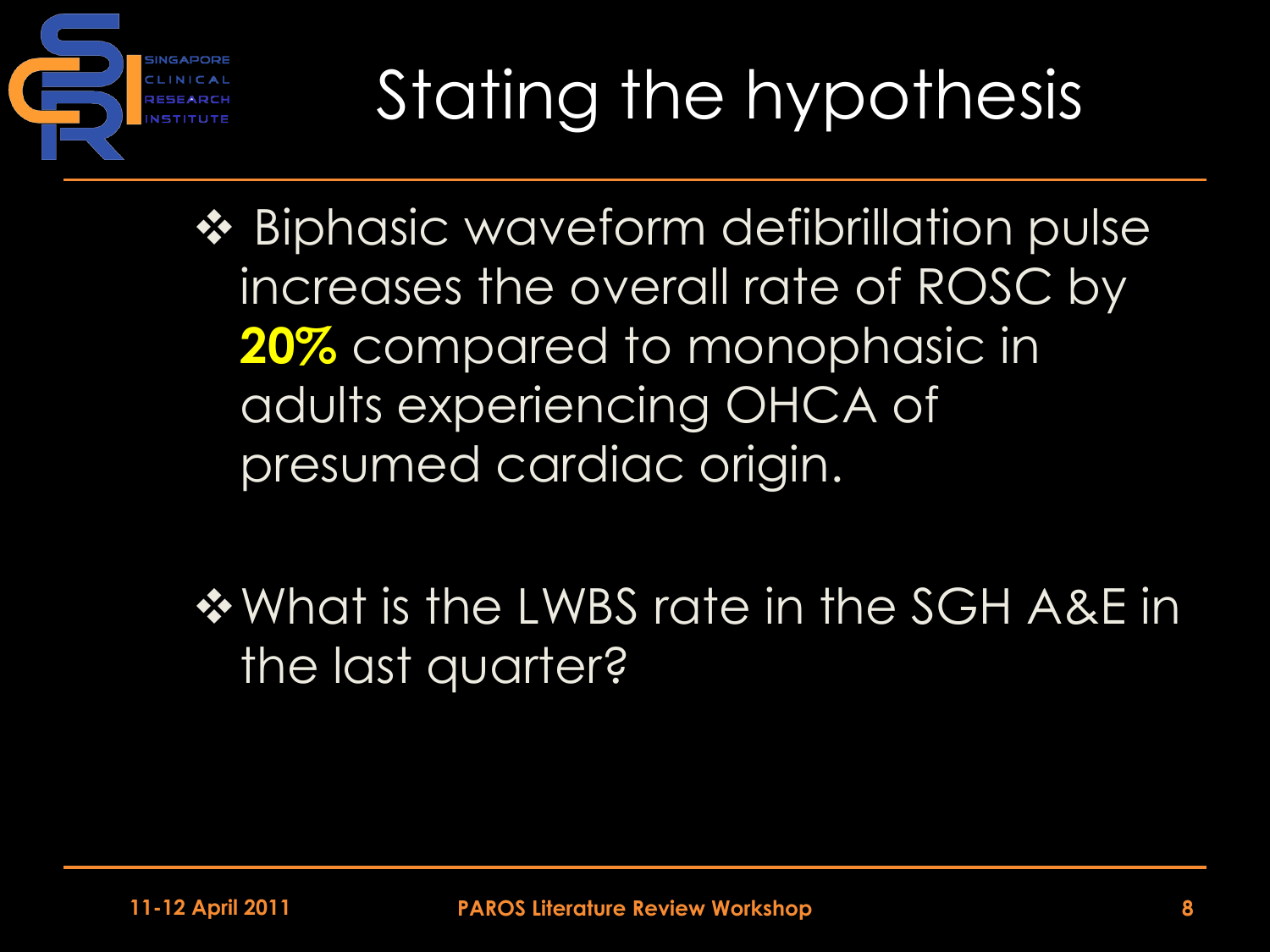

Rules and principles

 $\triangle$  Keep the research question focused

- ❖ State the problem clearly and **completely**
- $\cdot$  If there are multiple questions, subcategorize as primary and secondary questions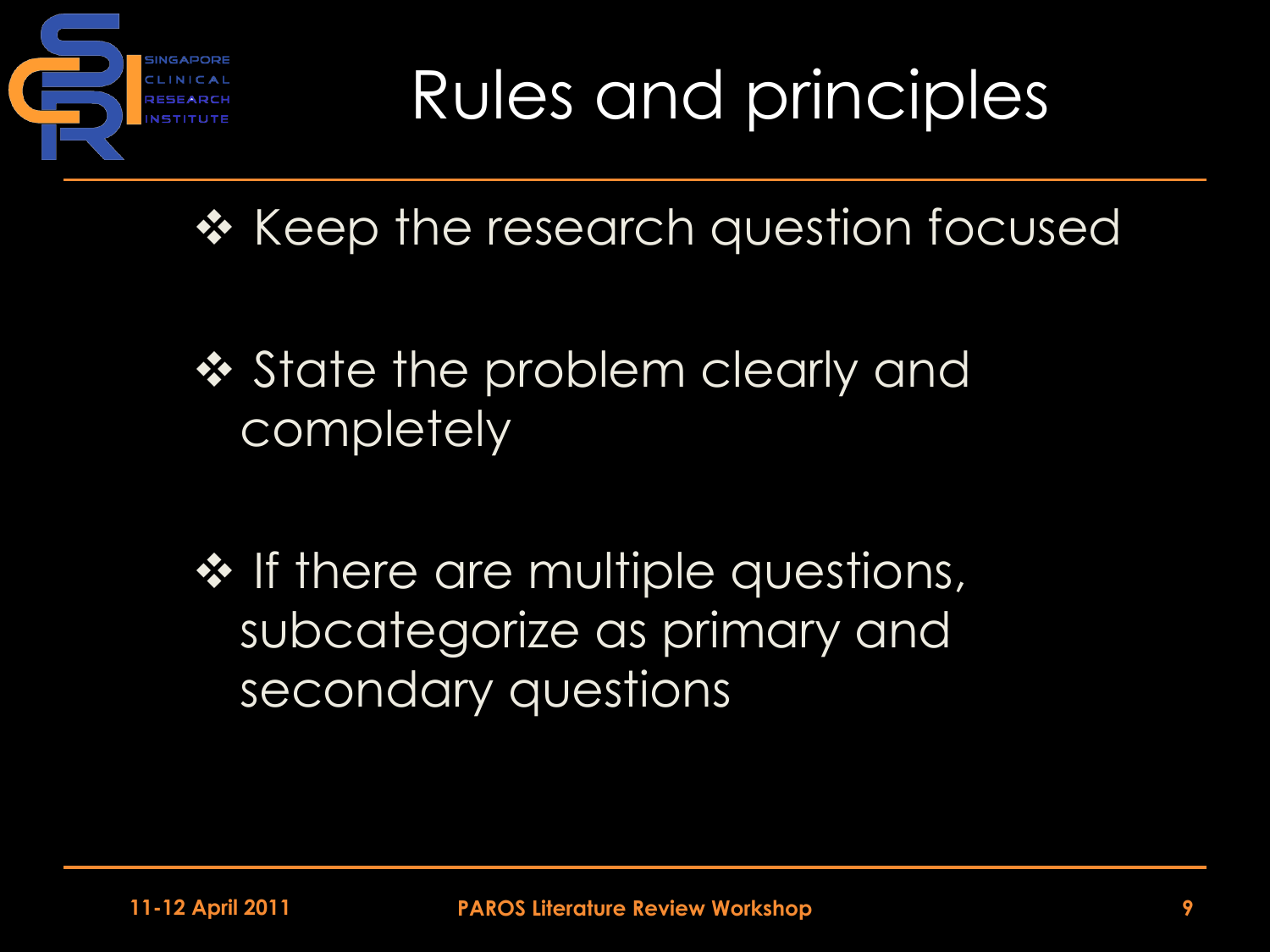

Part 2

# **Study Designs**

"*100% of all disasters are failures of design, not analysis*." -- Ron Marks, Toronto, August 16, 1994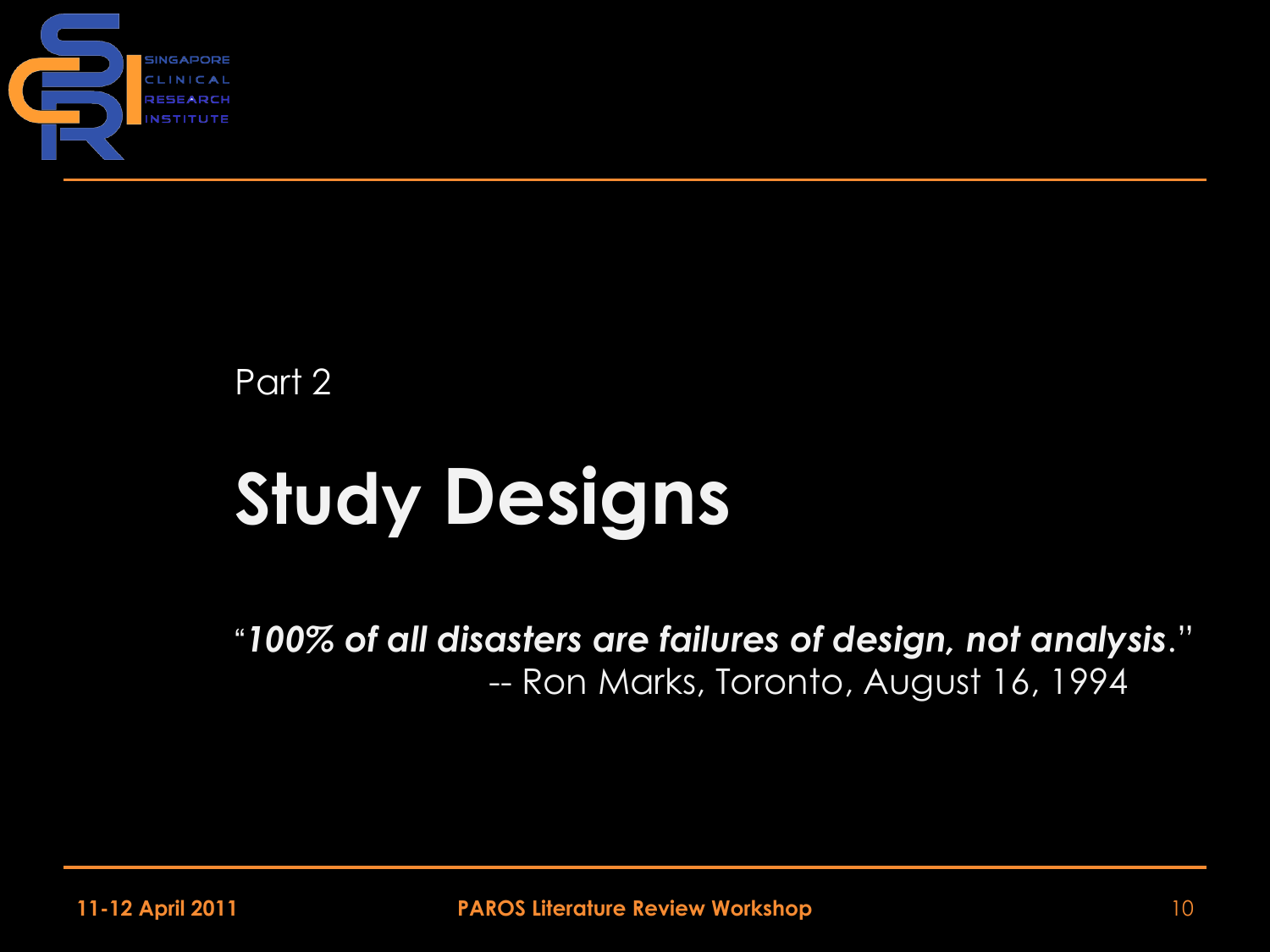

## External and internal validity

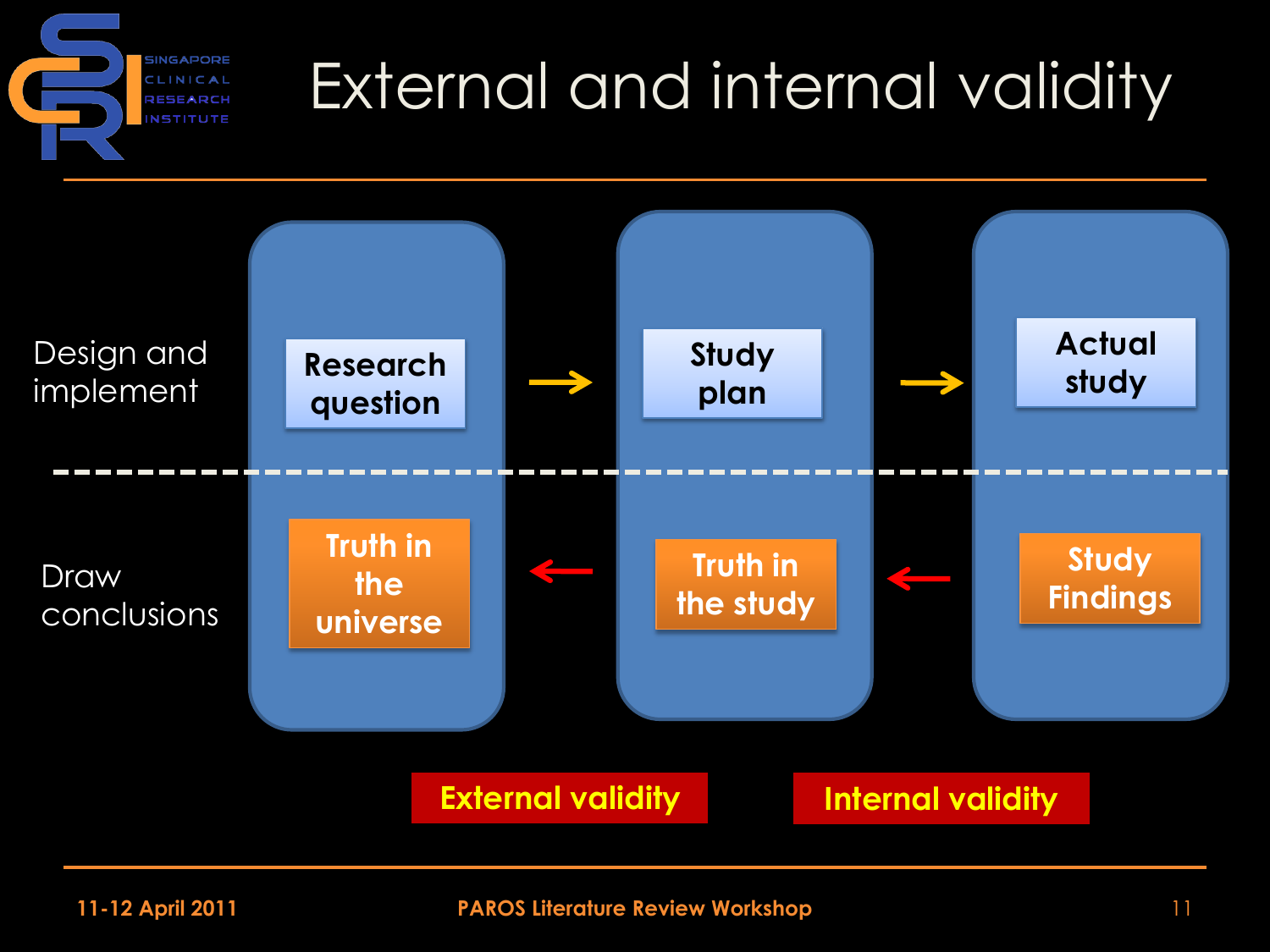

## Random and Systematic Errors

#### **Random errors**

**Sources: sampling and measurement** 

#### **Bias**

- Sources: selection, confounding, measurement
- **☆ Example:** Study of Anti-hypertensive treatment
	- Random error: variation in BP due to variable observer technique (observer)
	- **Systematic error: BP increase due to** proximity to attractive technician (subject)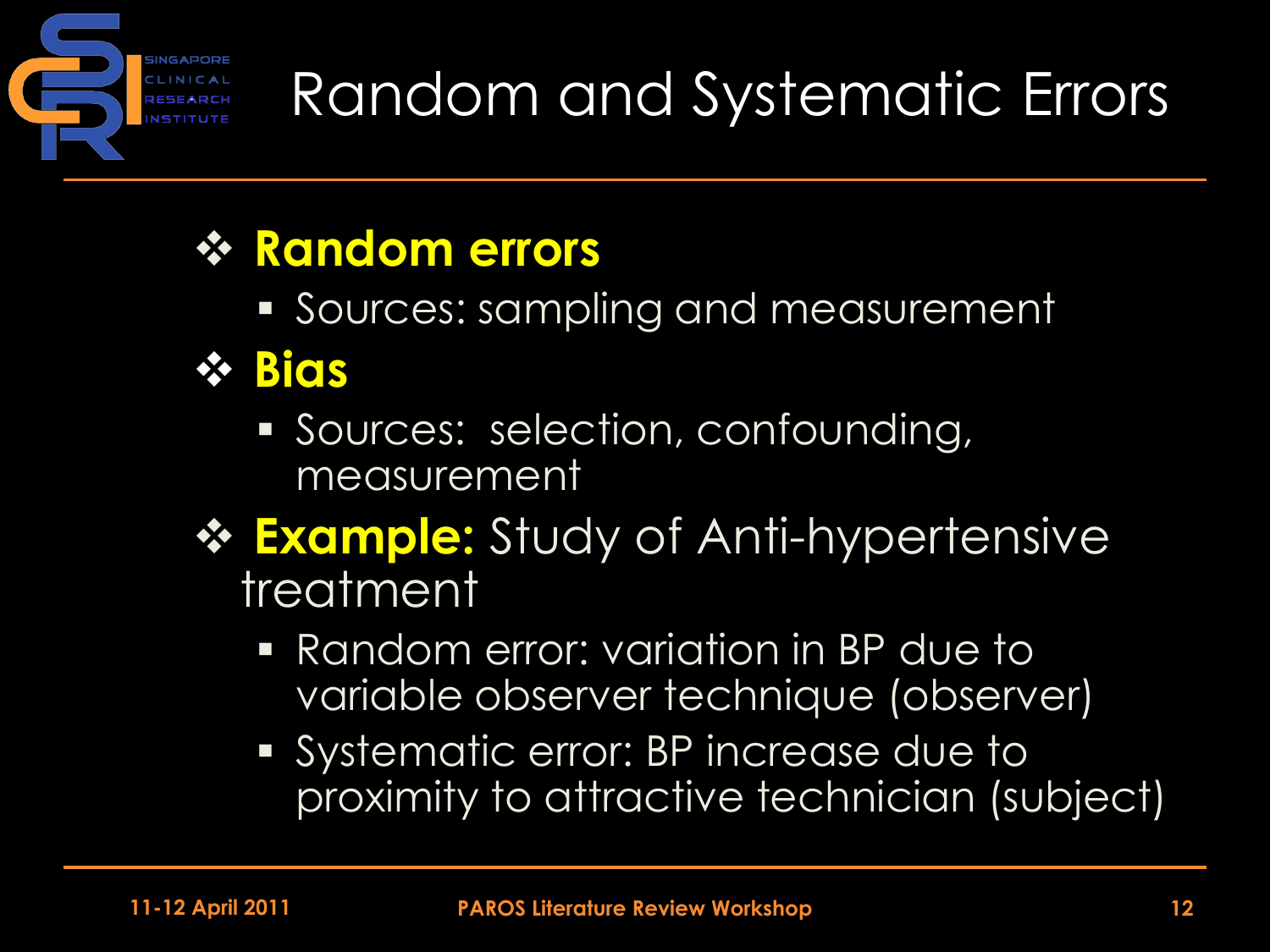#### **SINGAPORE** CLINICAL Overview of Research Designs **RESEARCH NSTITUTE**

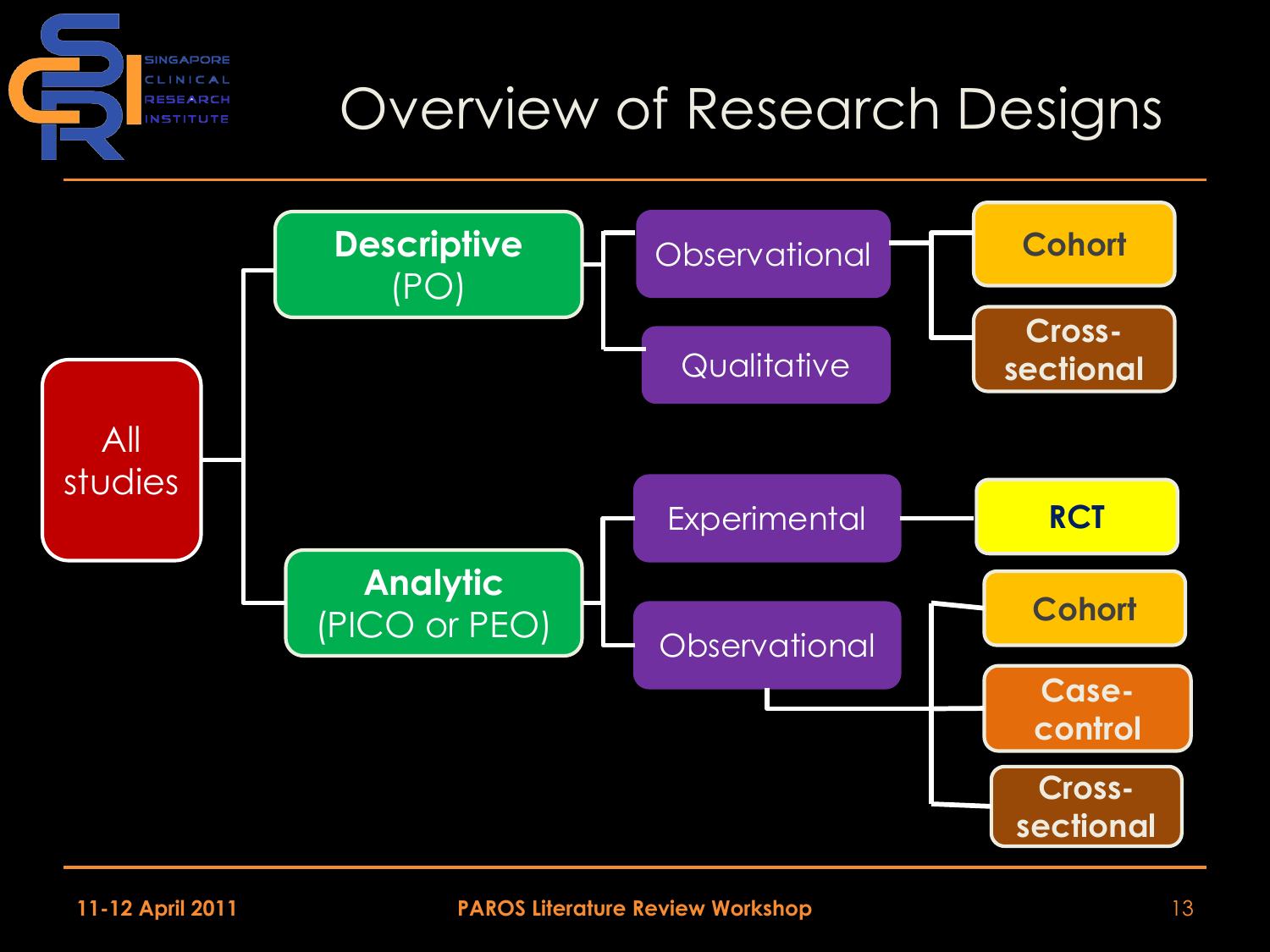

## A Typical RCT

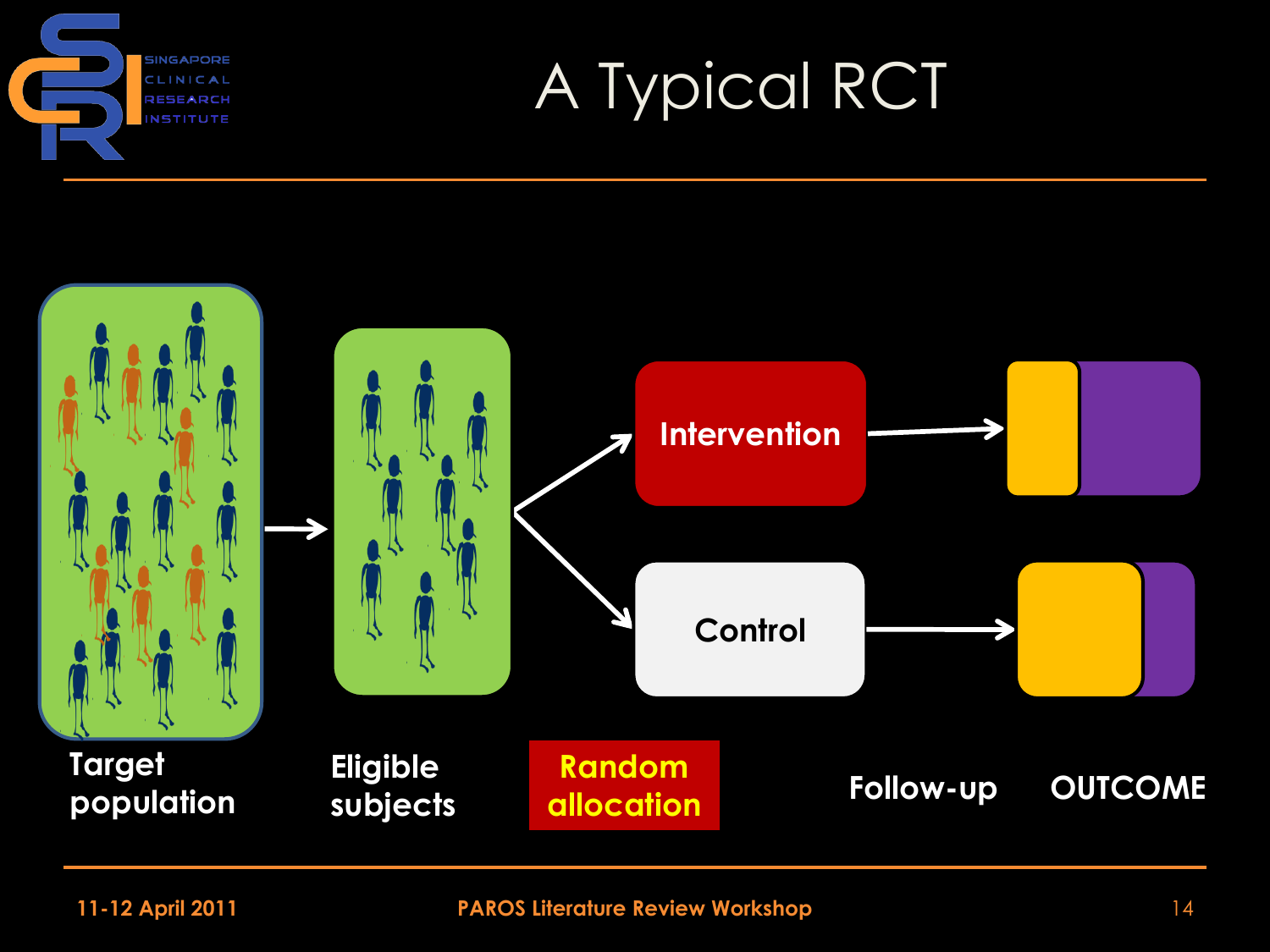

## **Confounder**

- ◆ A variable that is known to relate with the outcome of interest
- **❖** Differentially distributed between comparison groups
- **❖** Example:
	- Outcome: death from trauma
	- **Comparison groups: Consultant versus** junior house officer
	- If % of severe cases in consultant group is higher than in junior house officer, then the severity factor is a confounder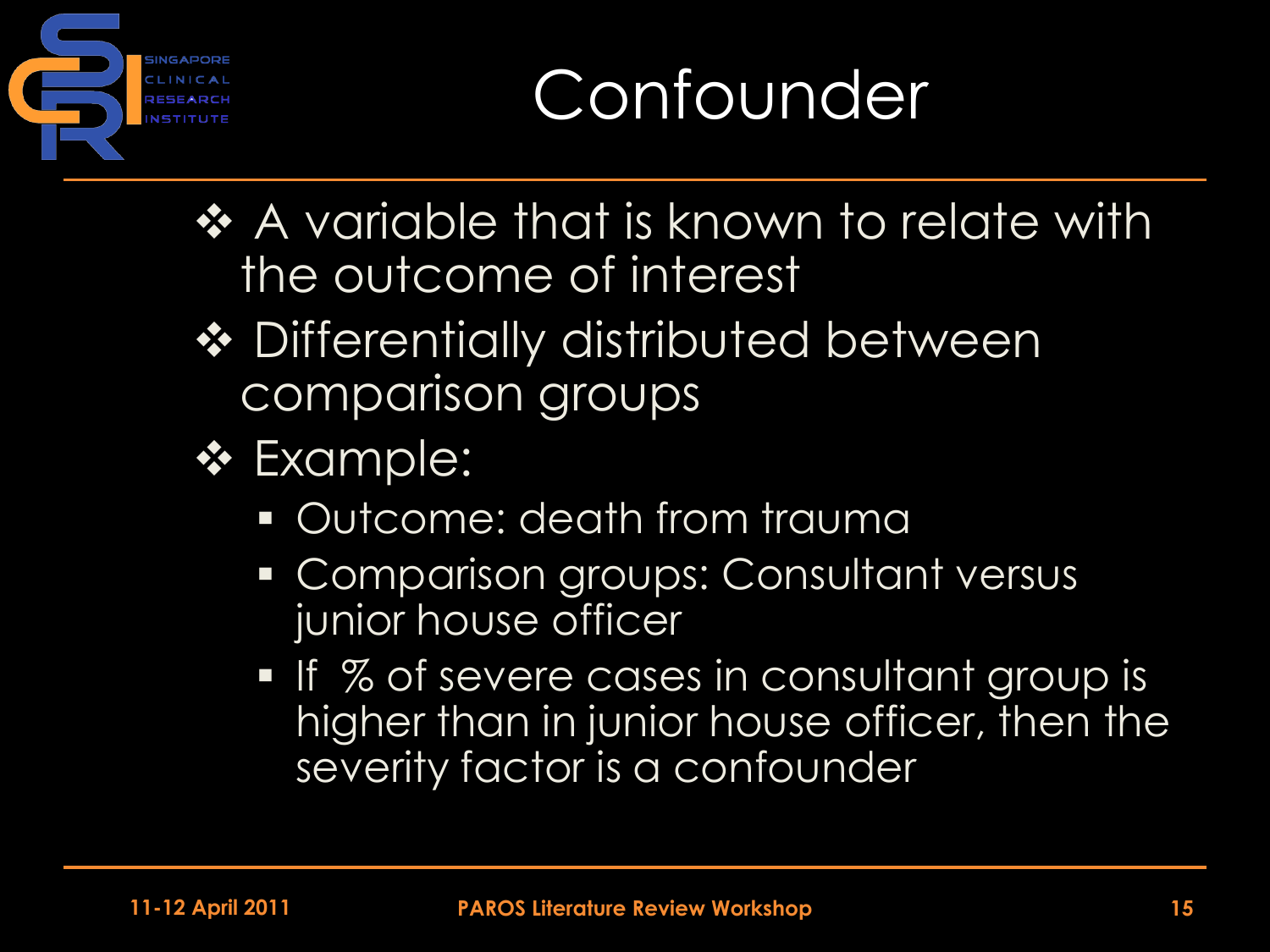# RCT is the gold standard

- ❖ But not always best to perform
	- **Unnecessary** 
		- $\checkmark$  Penicillin for bacterial infections
	- **Inappropriate** 
		- Accident prevention schemes
		- $\checkmark$ HRT to prevent femoral fractures
	- Impossible
		- Ethical issues
	- **Inadequate** 
		- Surgery ( where low external validity of results is likely)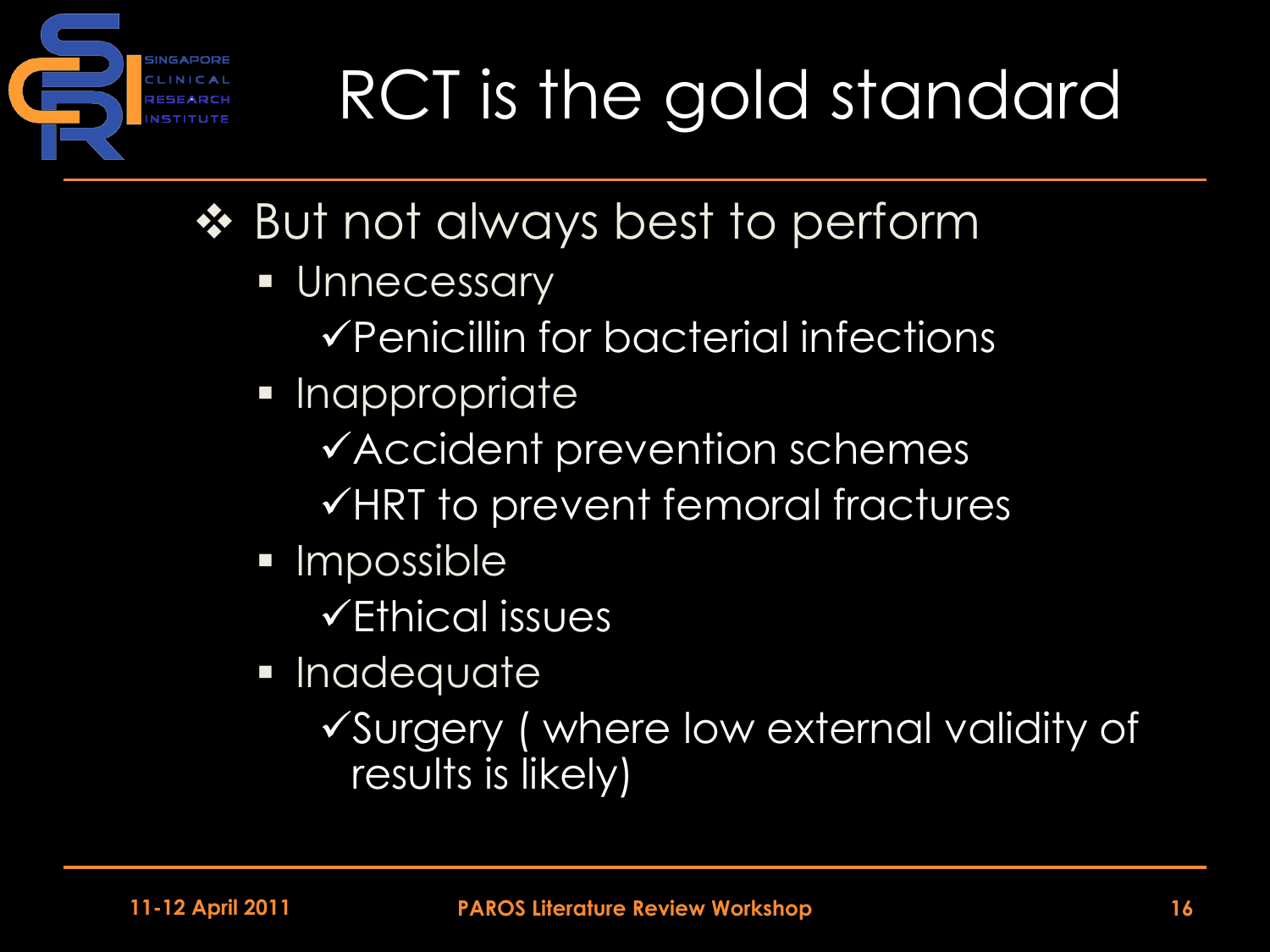

## Observational Designs

❖ A researcher does not manipulate in any way the conditions under which the study is performed



◆ Descriptive or analytic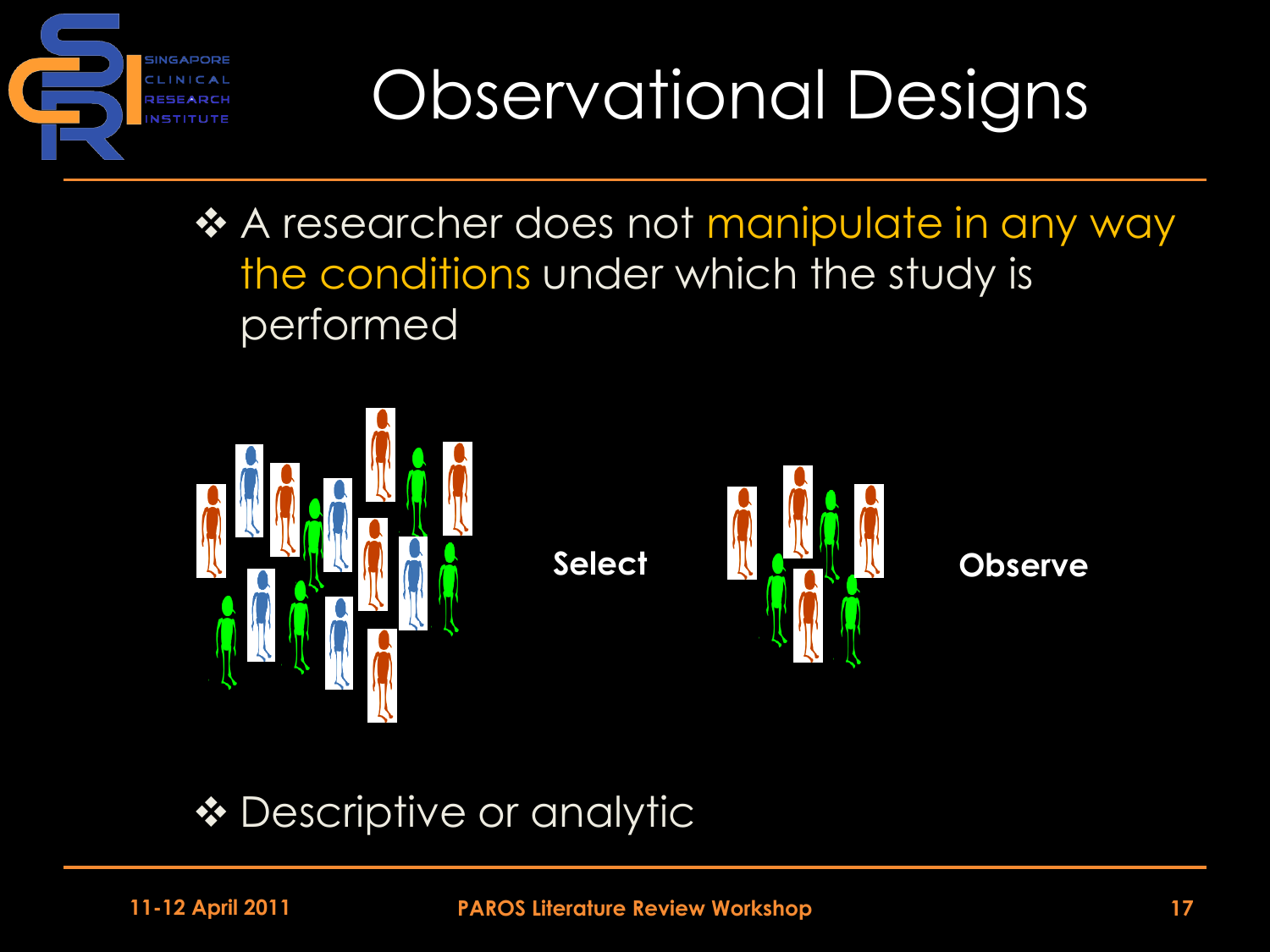

## Cohort study

- A cohort is a group of individuals who share a common experience or condition or characteristic
- A cohort study involves the **follow-up** of at least one exposed and non-exposed cohorts to determine the causal effect (etiology) of exposure on a future event
- **Cohort with the characteristic ==>** exposed cohort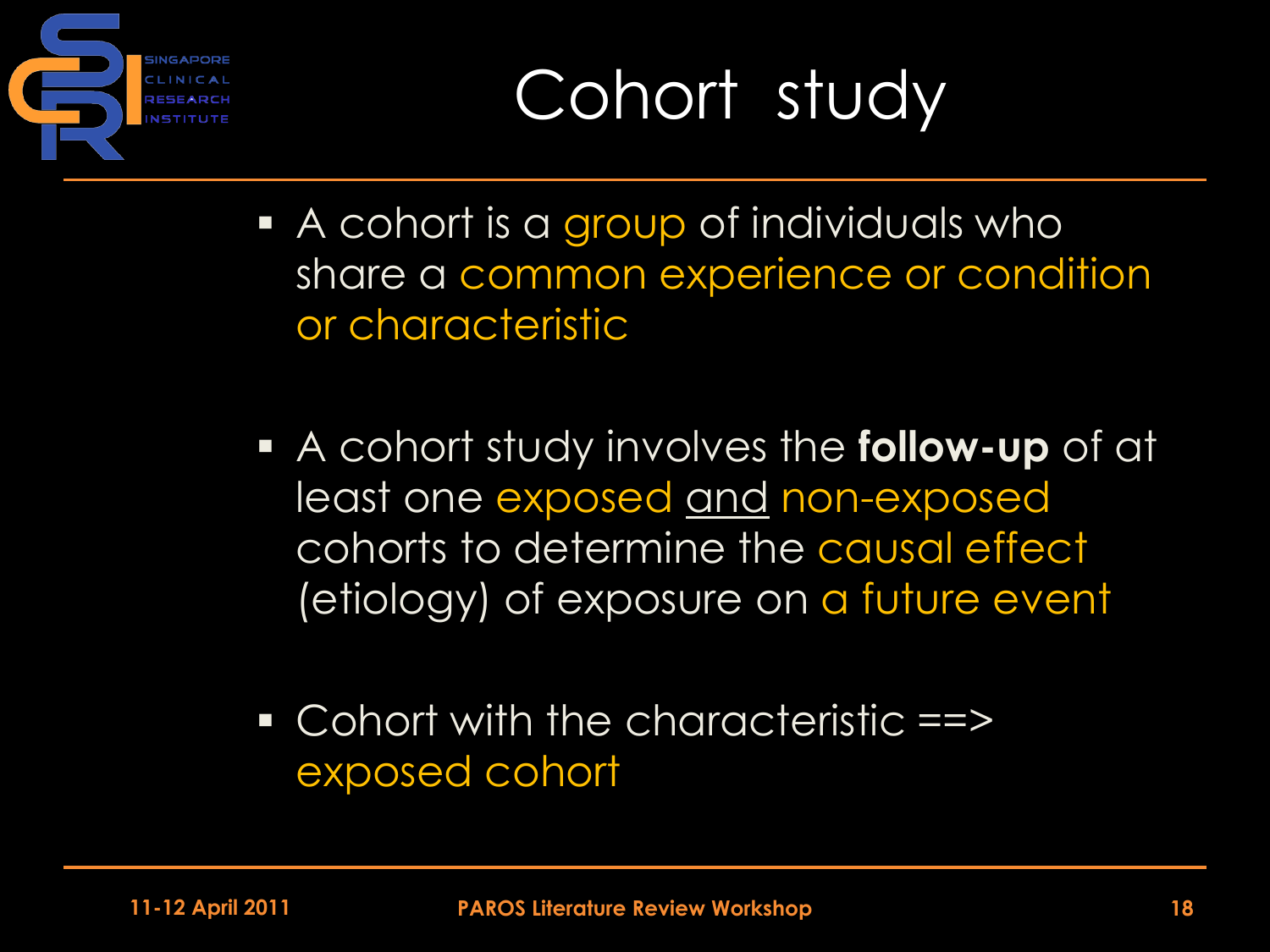

#### Prospective Cohort study

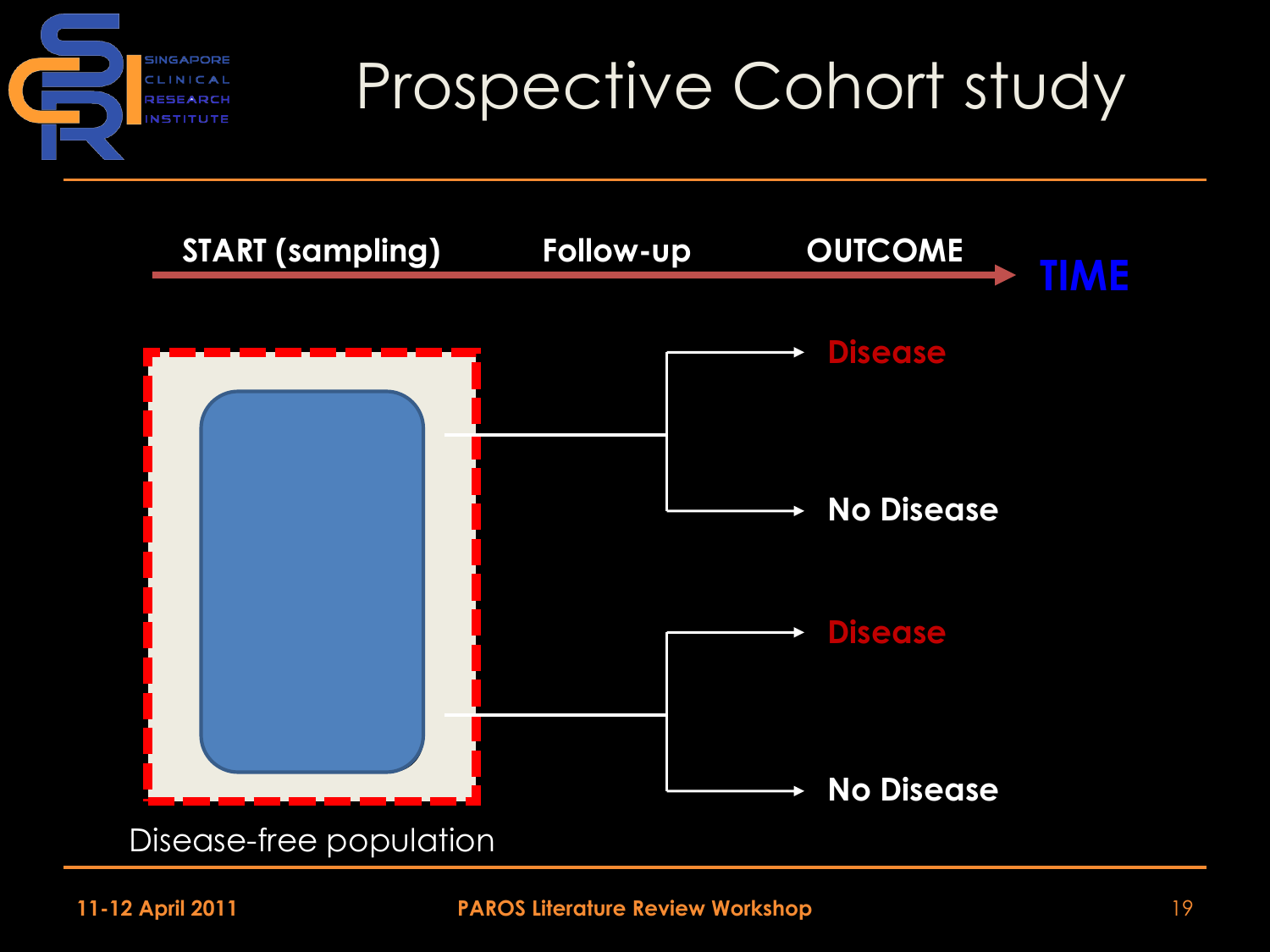



**Do Not Develop Disease**

**Do Not Develop Disease** $\Box$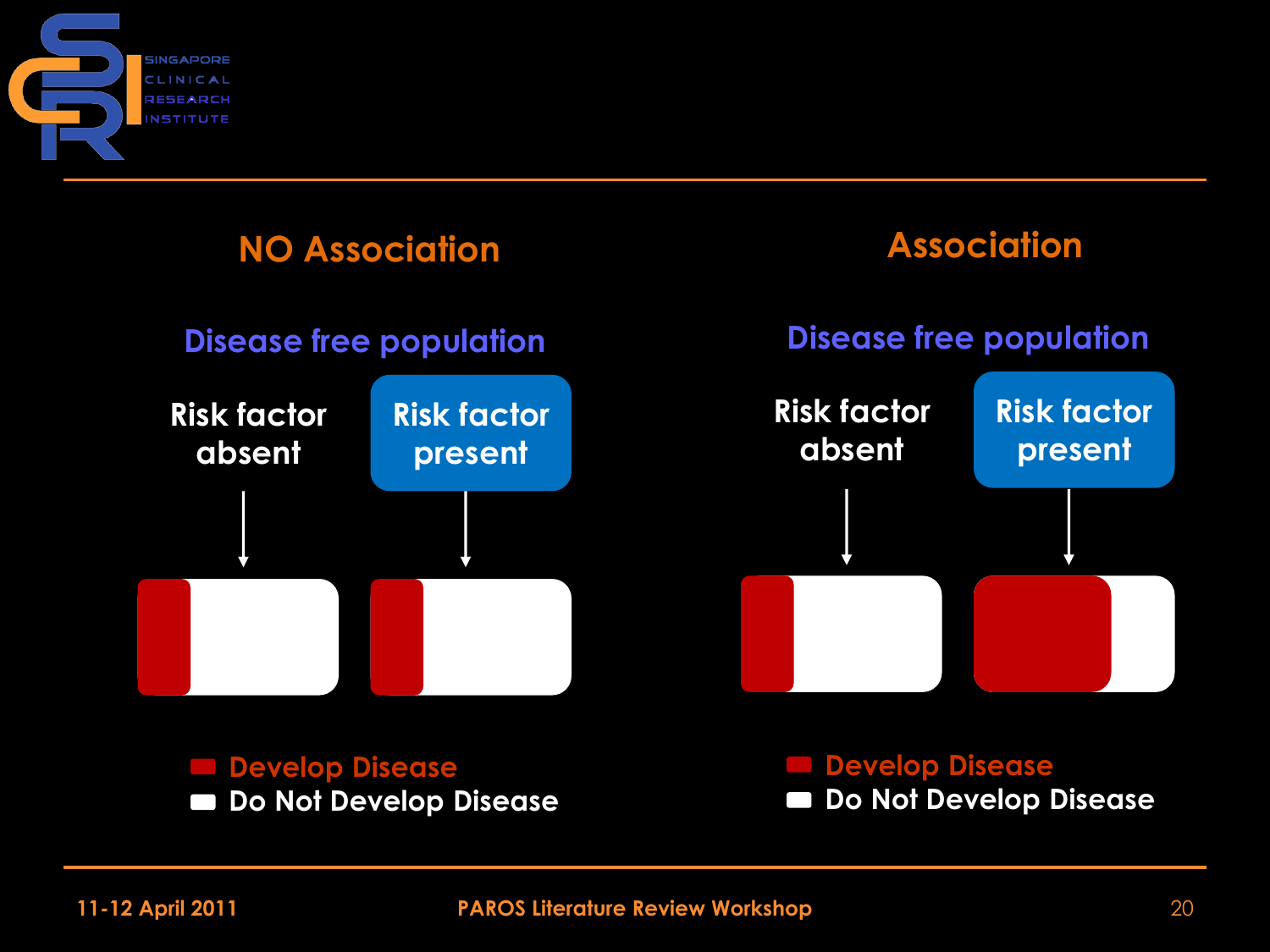

- ◆ Which risk factors predict 28-day mortality in elderly ED patients admitted for infection?
- ❖ How do 3 ankle rules: Ottawa Ankle Rules, Low risk Exam and Malleolar Zone algorithm compare in predicting fractures in children with acute ankle trauma?
- ❖ In non-traumatic adult OOHCA patients, does ETI improve survival-to-hospital discharge when compared to BVM?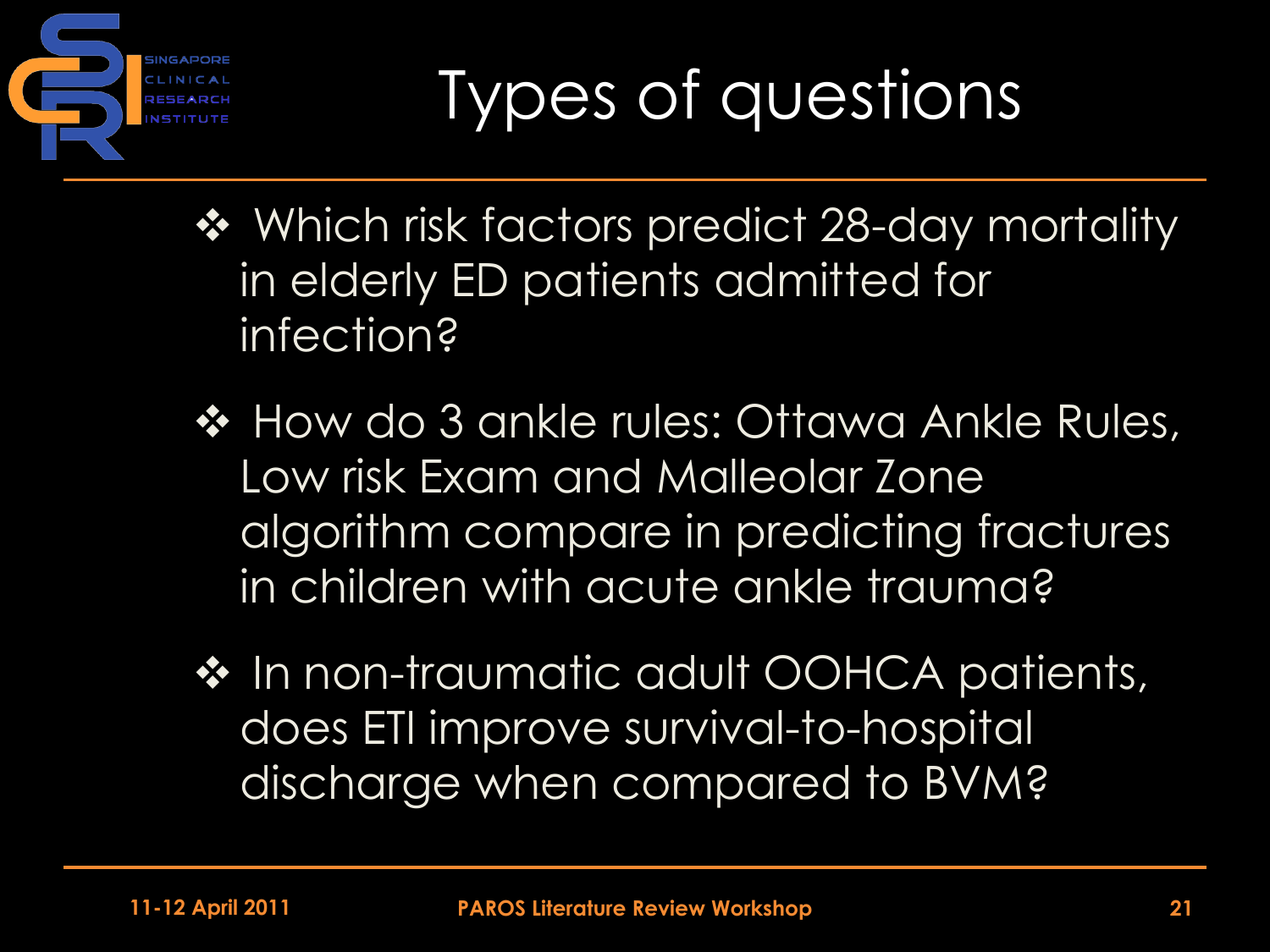

## Strengths and Weaknesses

#### **❖ Plus**

- Suitable to describe incidence or natural history of a condition
- **Measurement of exposure before the** outcome controls bias in measurement
- **Possible to collect multiple exposures**
- **❖ Minus** 
	- Can be expensive
	- May take decades to complete
	- **Losses to follow-up may invalidate results**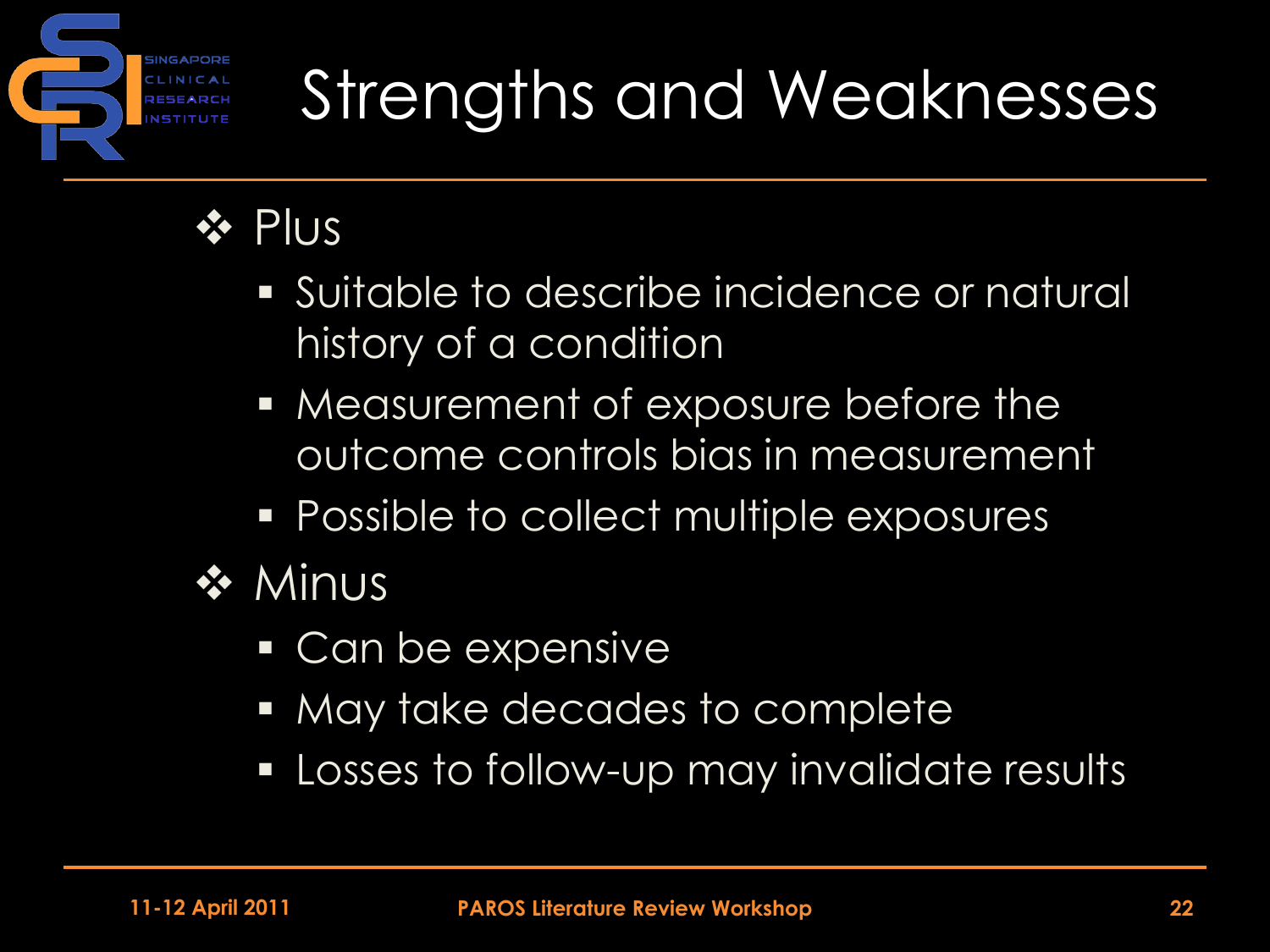

Cross-sectional studies

**Both the exposure and the outcome** are assessed at the same time



Risk factor absent Risk factor present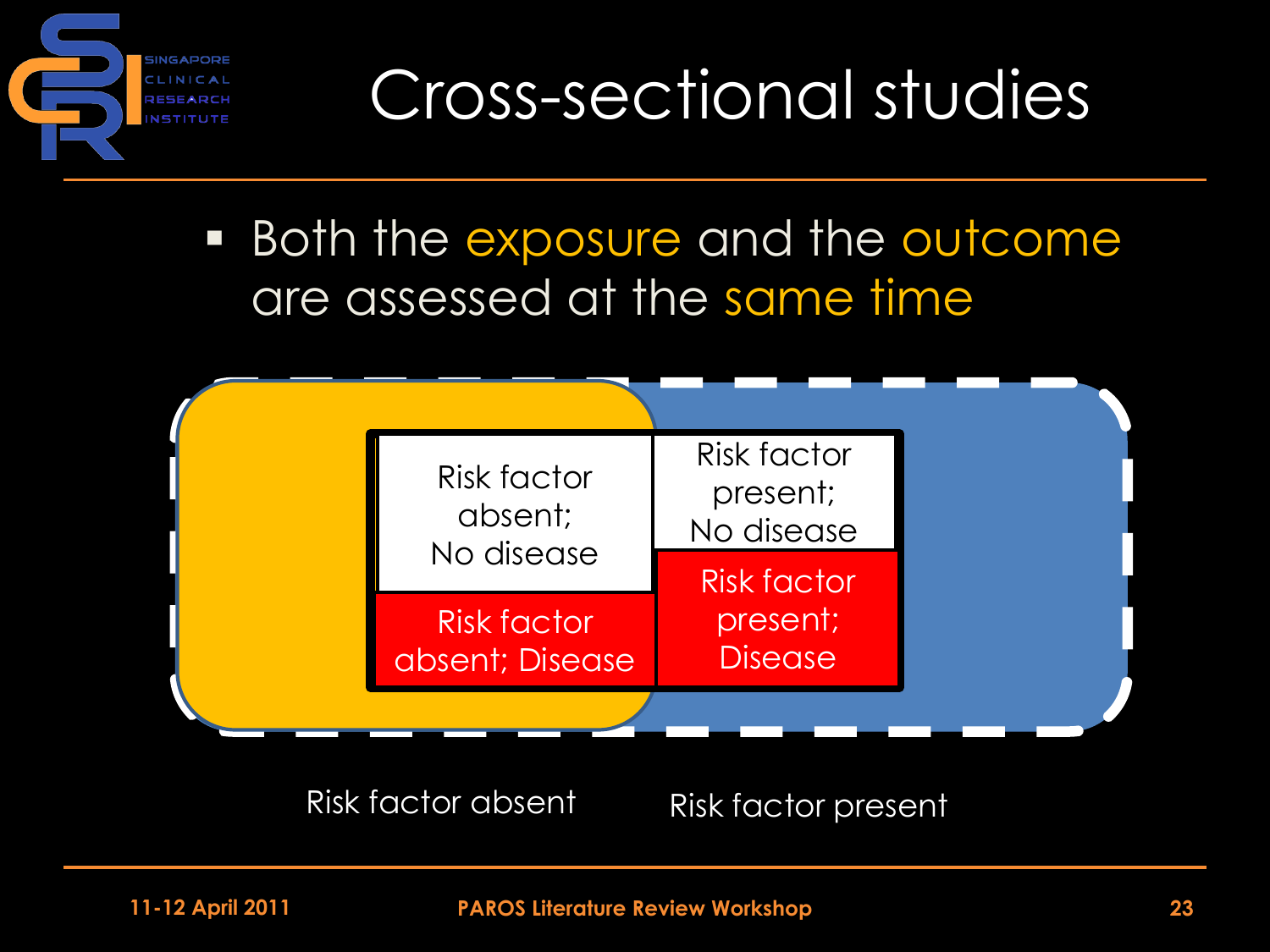

- ❖ What is the national LWBS rate in Singapore in 2010?
- ❖ What are the characteristics of non-urgent patients seeking medical attention at an ED?
- ❖ How reliable is the clinical examination of ED physicians in the diagnosis of SSTIs?
- ❖ What is the prevalence of anxiety and depressive disorders in patients presenting with chest pain to the Emergency Department (ED)? Does the prevalence differ between cardiac and non-cardiac chest pain?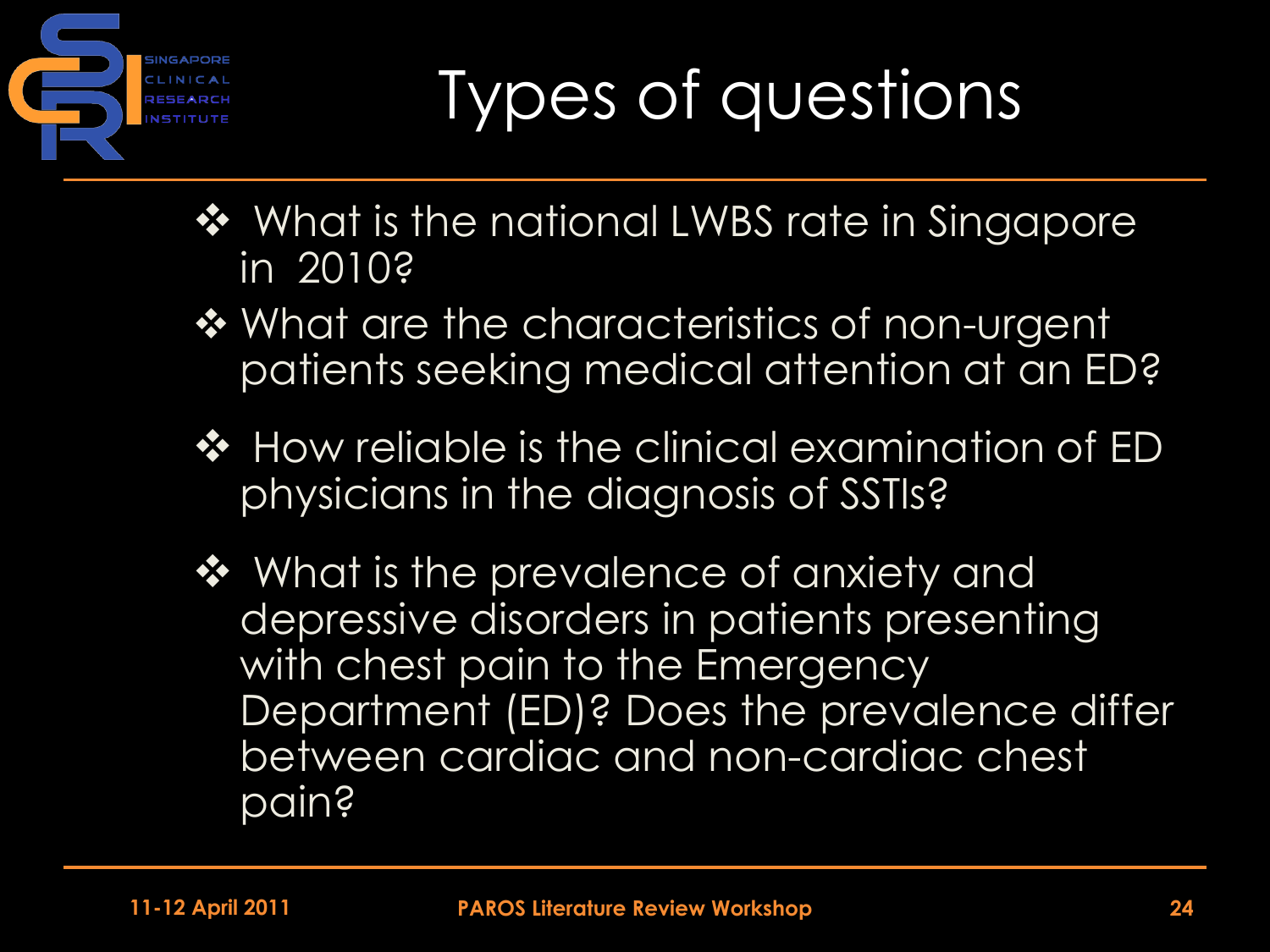

## Strengths and Weaknesses

#### **❖ Plus**

- suitable for assessing prevalence of a disease or outcome
- Avoids time, expense, and drop-out problems of a follow-up design



- **Cannot be used to assess causality**
- Cannot determine incidence
- **Mainly descriptive**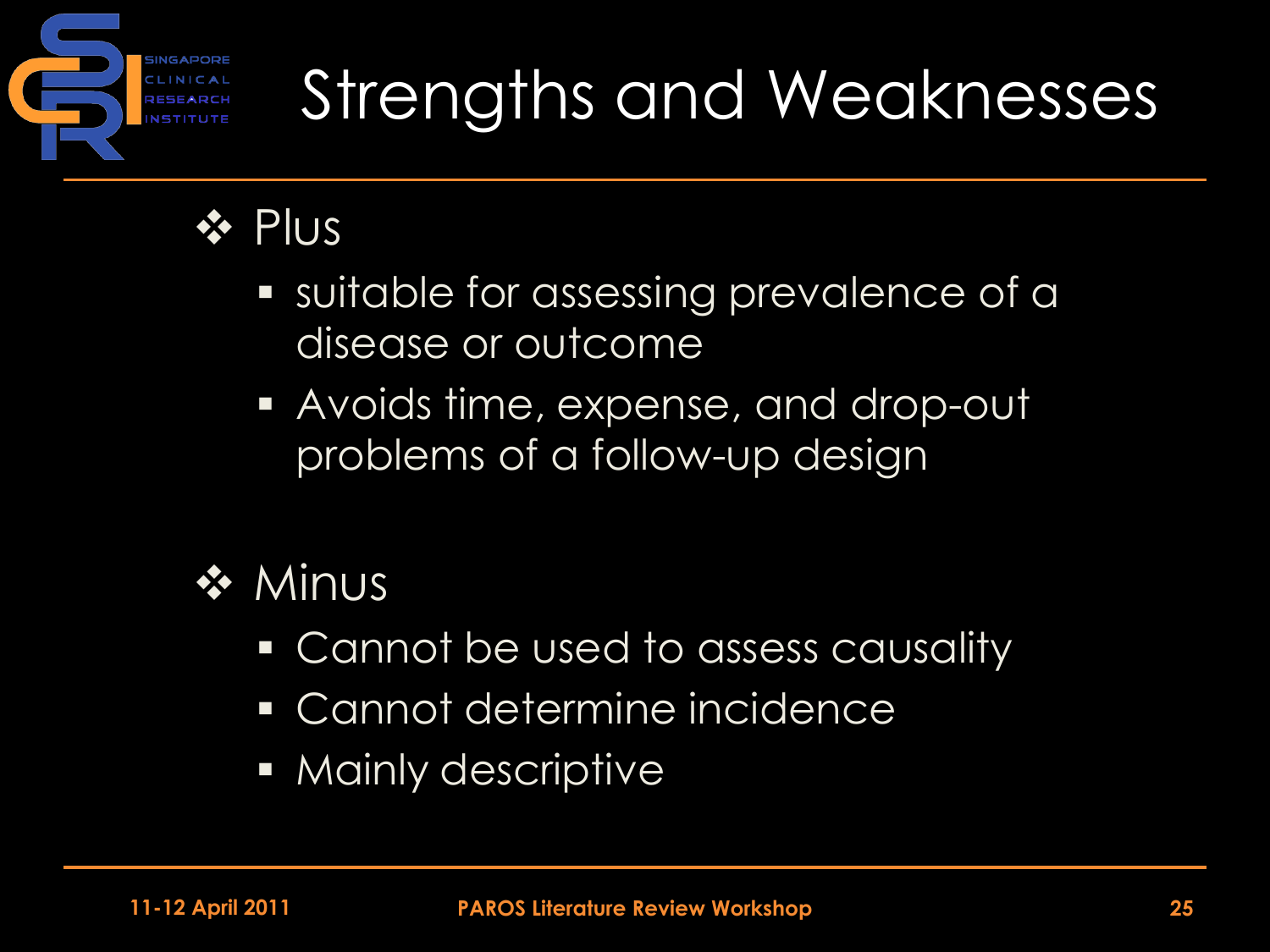

#### Case-Control studies

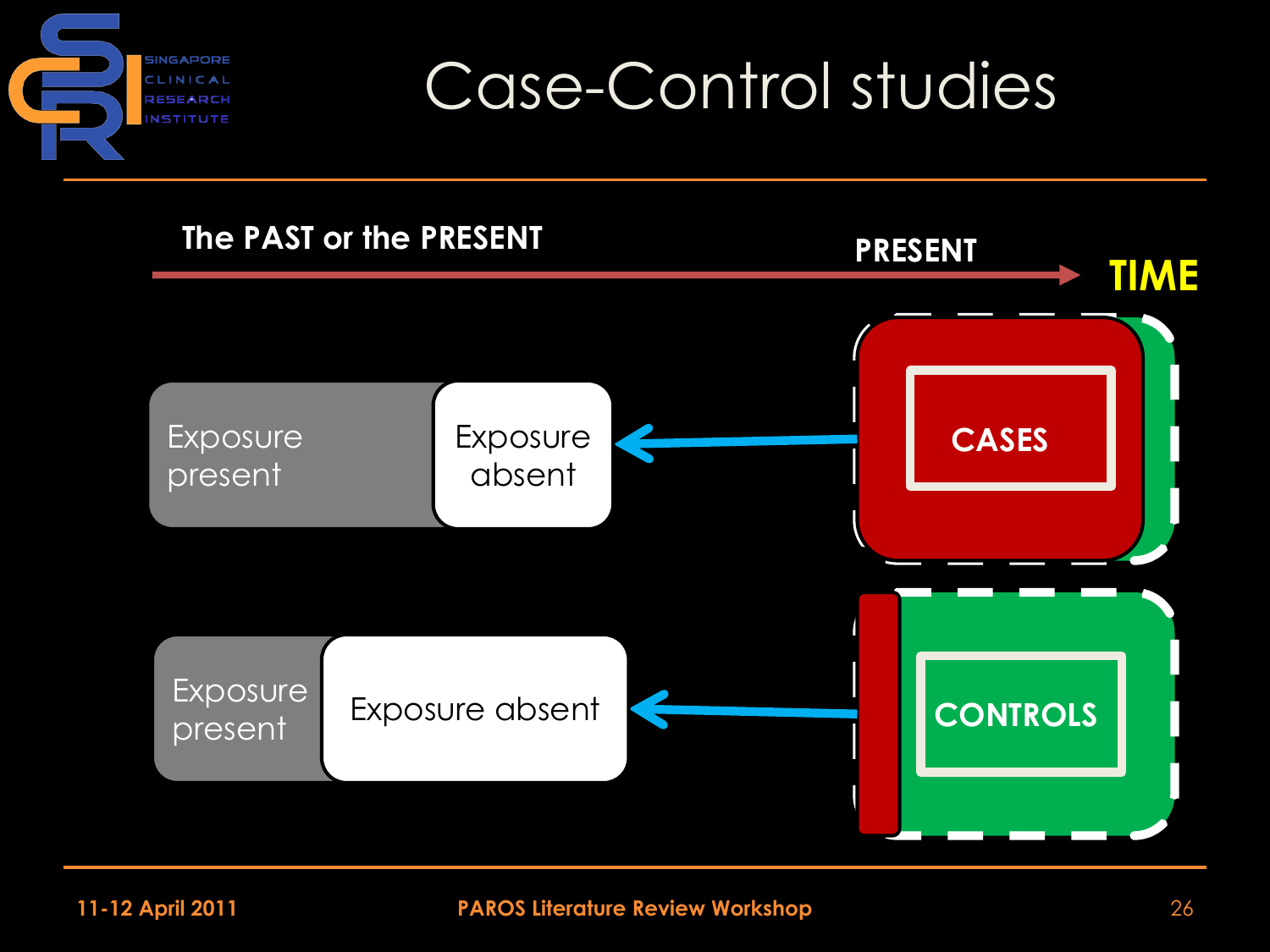

- ❖ What features discriminate between SARS and severe non-SARS community-acquired viral infection in an ED setting?
- $\dots$  What factors predict laryngospasm during ED ketamine sedation in children?
- ❖ Is sleeping position associated with an increase in cot death (a.k.a. SIDS)?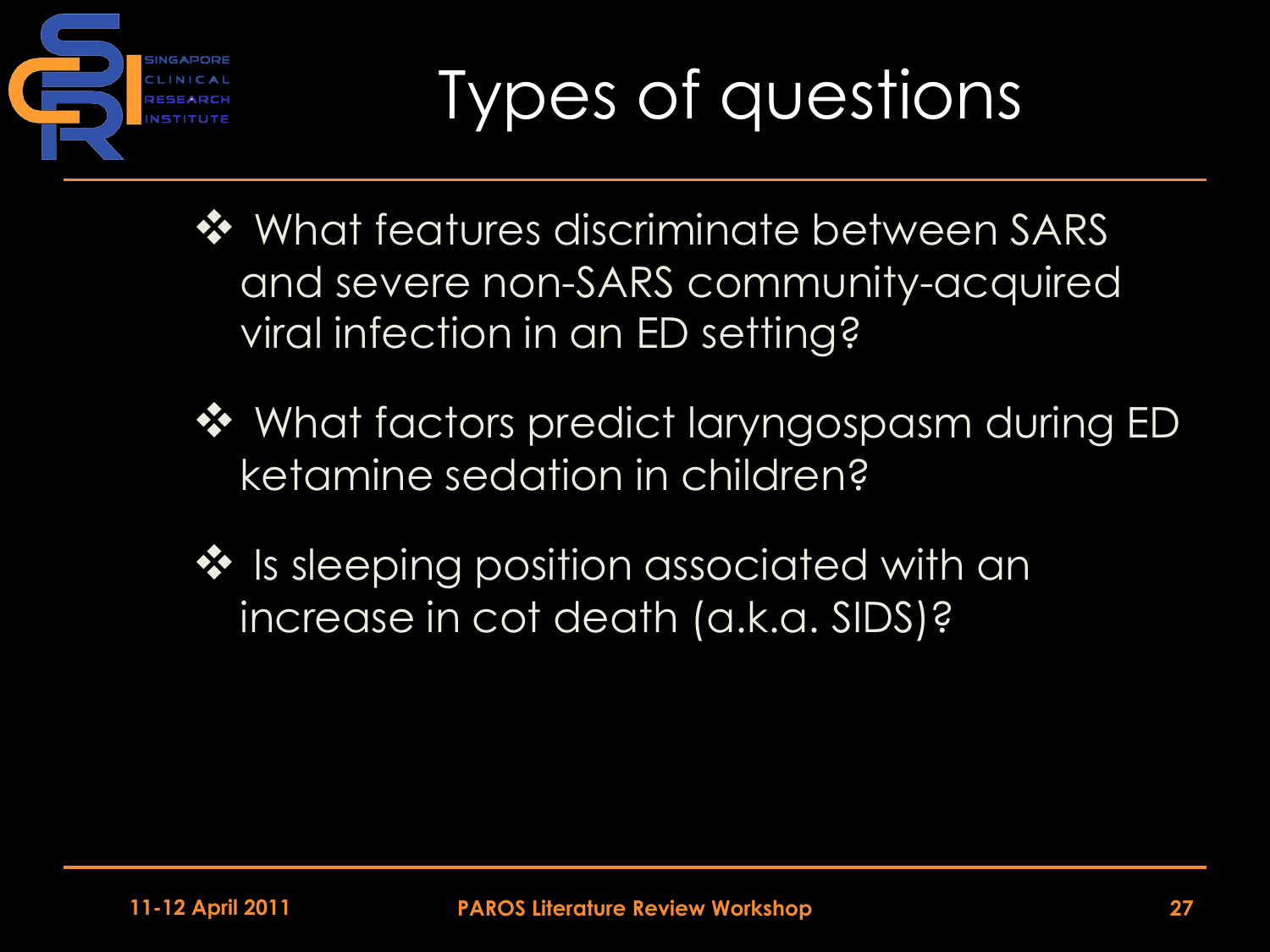

## Strengths and Weaknesses

#### **❖ Plus**

- sensible for study of rare, harmful outcomes
- **Reasonably economical**
- No loss to follow-up
- **❖ Minus** 
	- Uncertain if exposure preceded disease
	- **Potential for recall bias**
	- **Selection bias**
	- Unable to estimate disease incidence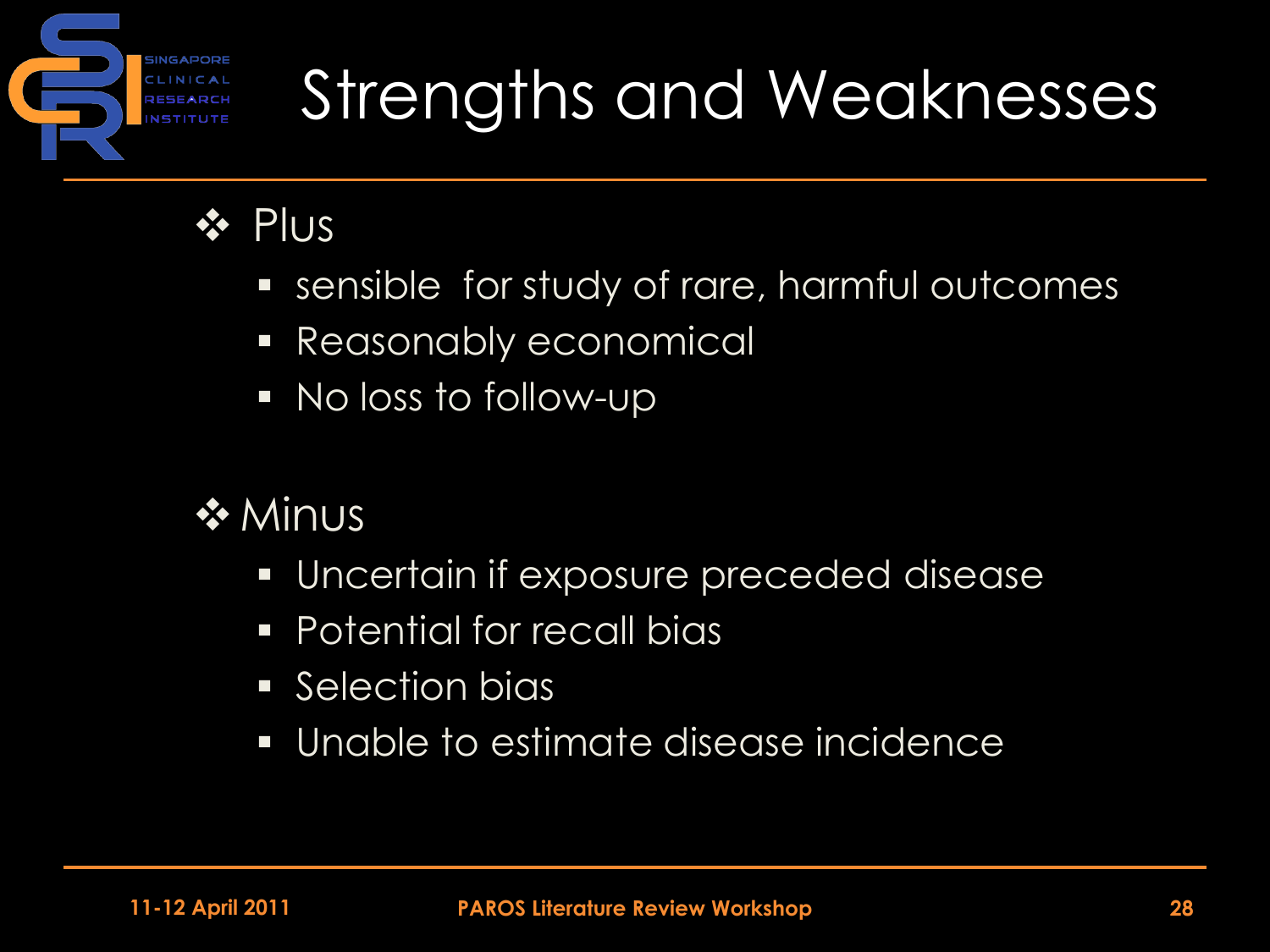**SINGAPORE** CLINICAL RESEARCH **NSTITUTE** 

#### Pros and Cons of study designs

| <b>Study</b><br><b>Design</b> | <b>Advantages</b>                                                                                                            | <b>Disadvantages</b>                                                                                                                                            |
|-------------------------------|------------------------------------------------------------------------------------------------------------------------------|-----------------------------------------------------------------------------------------------------------------------------------------------------------------|
| <b>RCTs</b>                   | Unbiased distribution of<br>confounders                                                                                      | Expensive; may be ethically<br>problematic                                                                                                                      |
| Cohort<br>studies             | Establishes sequence of events,<br>multiple predictors and<br>outcomes, yields incidence,<br>relative risk                   | Often requires large sample sizes;<br>less feasible for rare or harmful<br>outcomes; losses to follow-up                                                        |
| Cross-<br>sectional           | Yields prevalence or multiple<br>predictors and outcomes;<br>relatively short duration; good<br>first step for cohort or RCT | Does not establish sequence of<br>events; not feasible for rare<br>outcomes; does not yield incidence                                                           |
| Case-<br>control              | Useful for rare outcomes; short<br>duration, small sample size,<br>relatively inexpensive                                    | Bias and confounding from sampling<br>from two populations; differential<br>measurement bias; limited to one<br>outcome variable; sequence of<br>events unclear |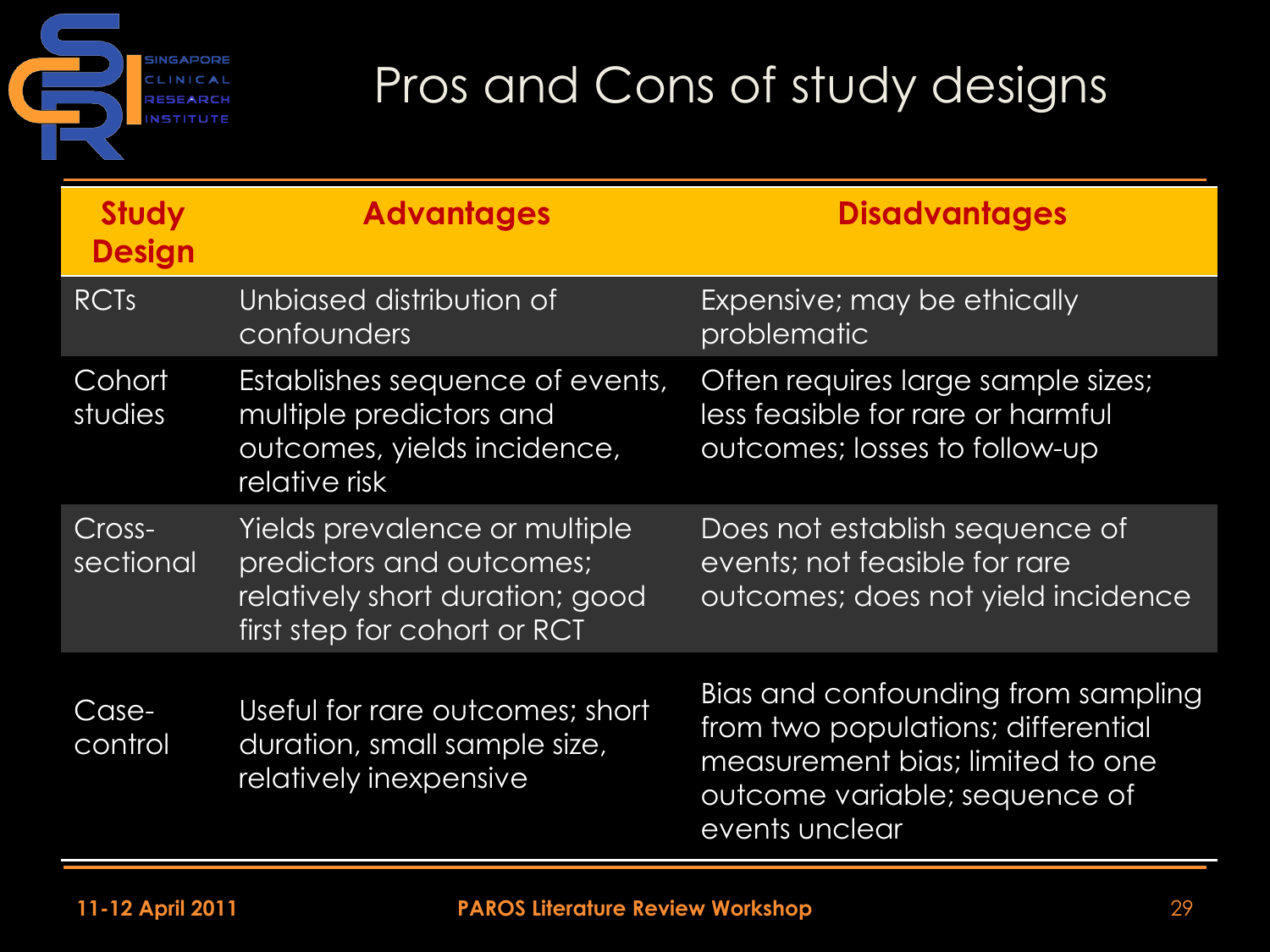**SINGAPORE** CLINICAL RESEARCH **NSTITUTE** 

#### Matching questions to study design

| Ρ                                                               | <b>1&amp;C</b>                                                       |                                                | <b>Study</b><br>design | <b>Topic</b>     |
|-----------------------------------------------------------------|----------------------------------------------------------------------|------------------------------------------------|------------------------|------------------|
| Adults with<br>migraine<br>headache in the<br>ED                | Metoclopramide vs<br>systemic DHE                                    | Pain relief and<br>relapses after<br>discharge | <b>RCT</b>             | <b>Therapy</b>   |
| Adults with new<br>onset COPD                                   | Exposure to work-<br>related or<br>environmental<br><i>irritants</i> | Development<br>of COPD                         | Prospectiv<br>e cohort | Etiology         |
| Adults in the ED<br>with acute<br>swollen leg and<br>chest pain | Use of Well's criteria<br>vs unstructured<br>clinical exam           | Diagnosis of<br>DVT/PE                         | Prospectiv<br>e cohort | <b>Diagnosis</b> |
| <b>Infants</b>                                                  | Sleeping position                                                    | Cot death                                      | Case-<br>control       | Harm             |